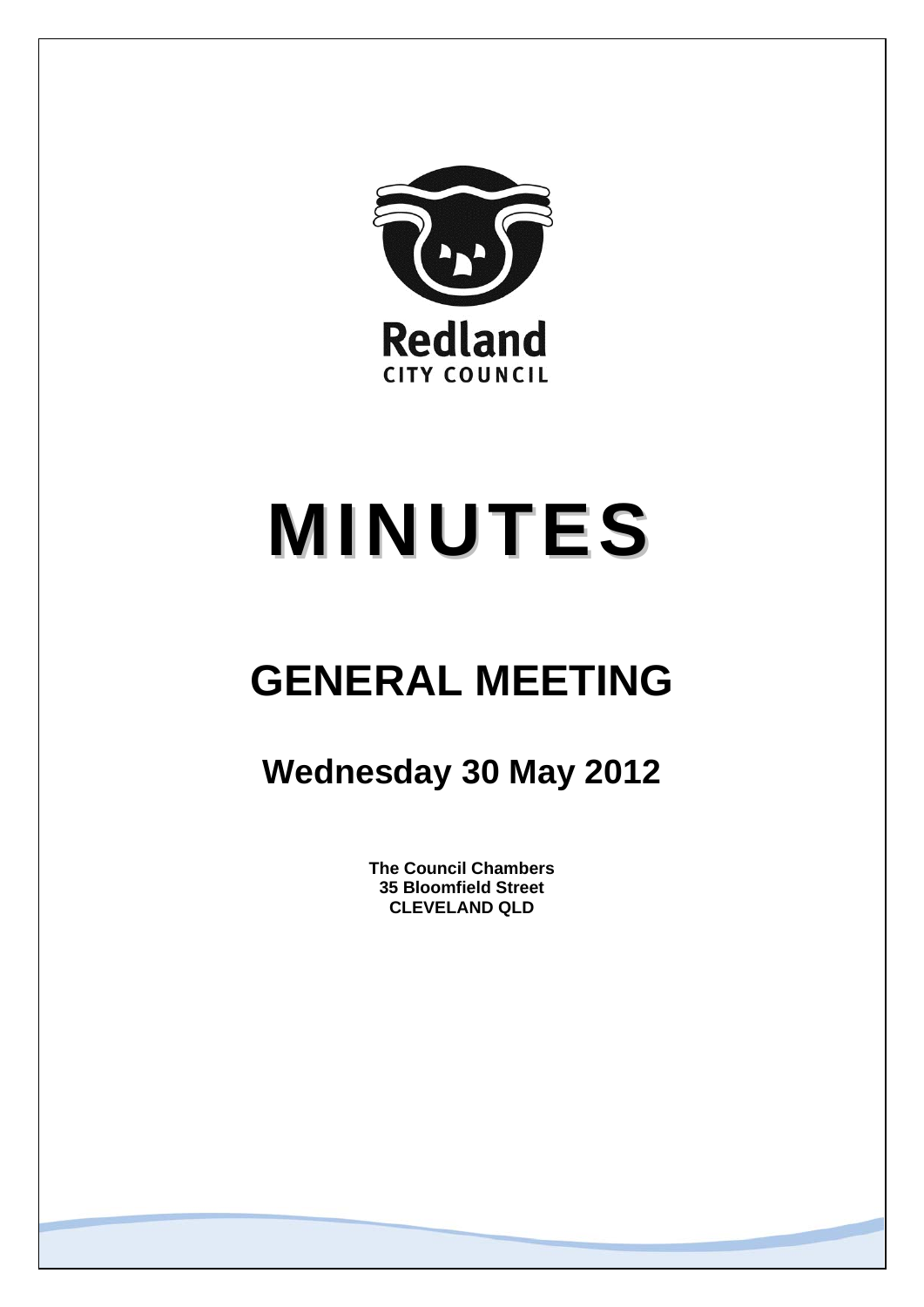#### **Table of Contents**

| Item | <b>Subject</b> | <b>Page No</b> |
|------|----------------|----------------|

| 1              |     |       |                                                                                                                                                                                                                               |
|----------------|-----|-------|-------------------------------------------------------------------------------------------------------------------------------------------------------------------------------------------------------------------------------|
| $\overline{2}$ |     |       |                                                                                                                                                                                                                               |
| 3              |     |       |                                                                                                                                                                                                                               |
| 4              |     |       |                                                                                                                                                                                                                               |
| 5              |     |       |                                                                                                                                                                                                                               |
|                | 5.1 |       |                                                                                                                                                                                                                               |
|                | 5.2 |       |                                                                                                                                                                                                                               |
| 6              |     |       | <b>MATTERS OUTSTANDING FROM PREVIOUS COUNCIL MEETING</b>                                                                                                                                                                      |
|                | 6.1 |       | PETITION (DIVISION 10) REQUEST FOR A NEW FOOTPATH ON                                                                                                                                                                          |
|                | 6.2 |       | APPEAL TO RAISE FUNDS TO PURCHASE A PIANO FOR RPAC3                                                                                                                                                                           |
|                | 6.3 |       | PETITION (DIVISION 4) REQUEST FOR COUNCIL TO PUT<br><b>CONTRACT WITH SCAPE SHAPE ON HOLD IMMEDIATELY UNTIL</b><br><b>FURTHER DISCUSSION TAKES PLACE REGARDING CURRENT</b><br>POSITION OF STEPS AND RAMP AT ORANA ESPLANADE  4 |
|                | 6.4 |       |                                                                                                                                                                                                                               |
|                | 6.5 |       | PETITION (DIVISION 8) REQUESTING THE COMPLETION OF THE<br><b>FOOTPATH BETWEEN SHERWOOD COURT AND EUSTON</b><br>COURT, WELLINGTON POINT (ALEXANDRA HILLS) FOR THE                                                              |
| $\overline{7}$ |     |       |                                                                                                                                                                                                                               |
| 8              |     |       |                                                                                                                                                                                                                               |
|                | 8.1 |       |                                                                                                                                                                                                                               |
|                |     | 8.1.1 | PETITION (DIVISION 5) REQUEST FOR BITUMEN ON                                                                                                                                                                                  |
| 9              |     |       |                                                                                                                                                                                                                               |
| 10             |     |       | <b>DECLARATION OF MATERIAL PERSONAL INTEREST OR</b><br><b>CONFLICT OF INTEREST ON ANY ITEMS OF BUSINESS 5</b>                                                                                                                 |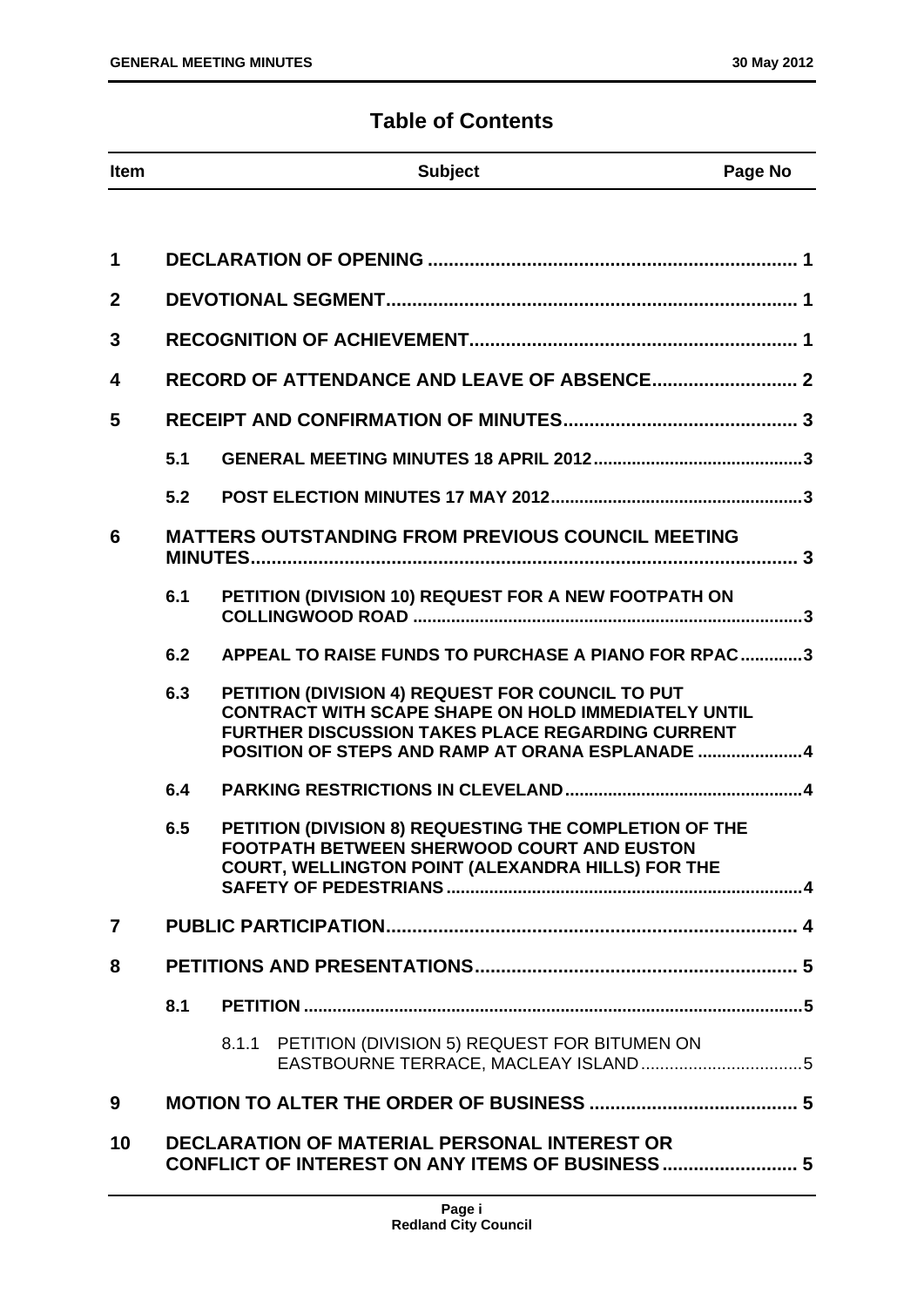| 11 |      |                                                                                                                                         |  |
|----|------|-----------------------------------------------------------------------------------------------------------------------------------------|--|
|    | 11.1 |                                                                                                                                         |  |
|    | 11.2 |                                                                                                                                         |  |
|    | 11.3 | ABOLISH WASTE TRANSFER STATION DOMESTIC GATE FEES 9                                                                                     |  |
| 12 |      |                                                                                                                                         |  |
|    | 12.1 |                                                                                                                                         |  |
|    |      | 12.1.1 AUSTRALIAN LOCAL GOVERNMENT ASSOCIATION -                                                                                        |  |
|    |      |                                                                                                                                         |  |
|    |      | 12.1.3 EXPENSES REIMBURSEMENT AND PROVISION OF                                                                                          |  |
|    |      | 12.1.4 NOMINATION FOR ELECTION FOR DISTRICT<br>REPRESENTATION ON THE LOCAL GOVERNMENT<br>ASSOCIATION OF QUEENSLAND POLICY EXECUTIVE  19 |  |
|    |      |                                                                                                                                         |  |
|    |      |                                                                                                                                         |  |
|    |      |                                                                                                                                         |  |
|    |      |                                                                                                                                         |  |
| 13 |      |                                                                                                                                         |  |
|    | 13.1 |                                                                                                                                         |  |
|    |      | 13.1.1 FORMER CSIRO PROPERTY TOONDAH HARBOUR 31                                                                                         |  |
| 14 |      |                                                                                                                                         |  |
|    |      | 14.1.1 REQUEST FOR COUNCIL TO AWARD DELEGATED<br>AUTHORITY TO THE CHIEF EXECUTIVE OFFICER 32                                            |  |
| 15 |      |                                                                                                                                         |  |
|    |      |                                                                                                                                         |  |
| 16 |      |                                                                                                                                         |  |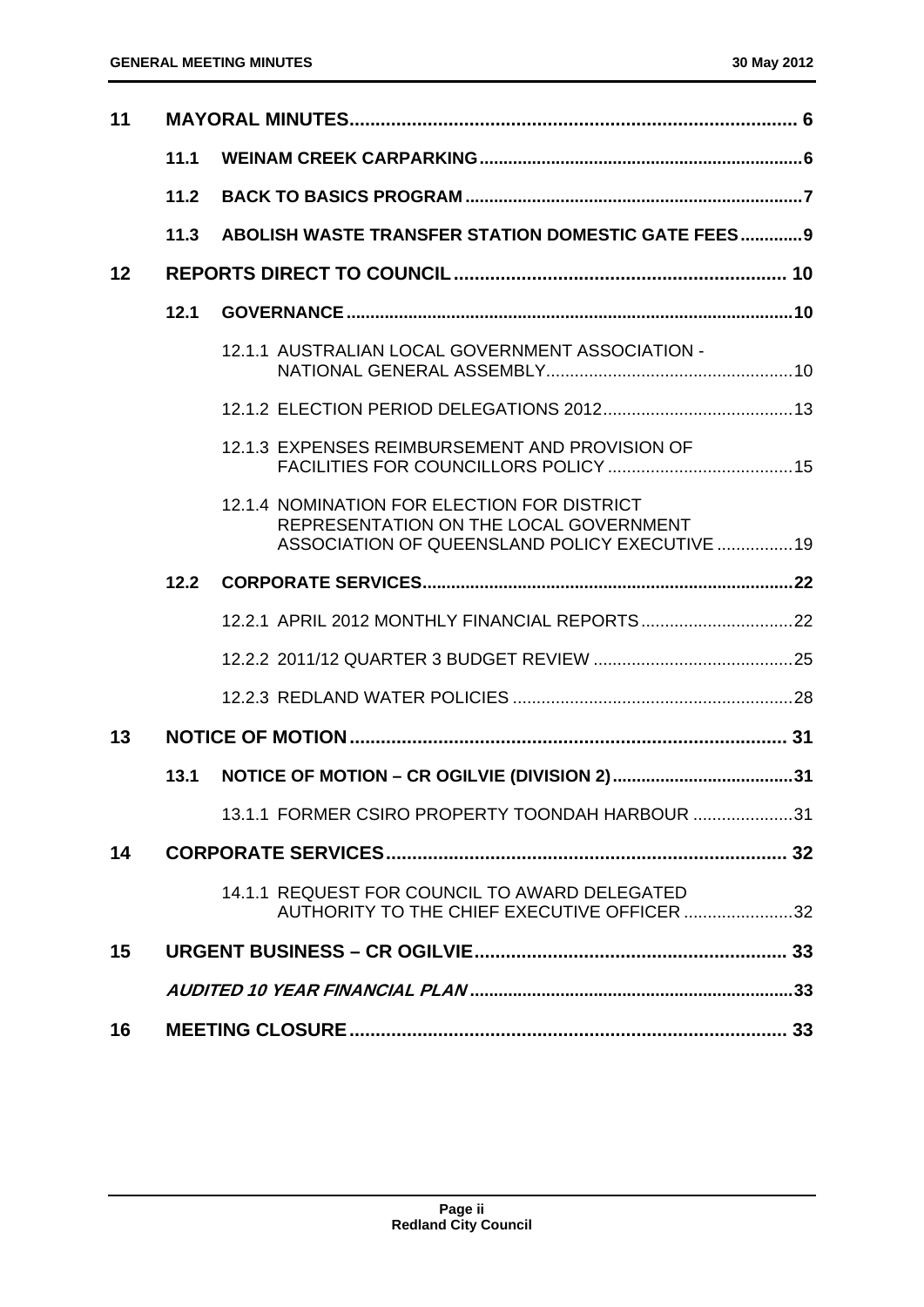#### **1 DECLARATION OF OPENING**

The Mayor declared the meeting open at 10.00am and acknowledged the Quandamooka people, who are the traditional custodians of the land on which Council meets.

The Mayor also paid Council's respect to their elders, past and present, and extended that respect to other indigenous Australians who are present.

#### **2 DEVOTIONAL SEGMENT**

Pastor Jason Fiddes, a member of the Ministers' Fellowship led Council in a brief devotional segment.

#### **3 RECOGNITION OF ACHIEVEMENT**

- Luke Wallace, Council's Manager of Corporate Governance, was recognised at the Local Government Managers Australia (Queensland) Annual Awards for Excellence last month. Luke had been nominated in the category of 'Above and Beyond' for his unwavering commitment and excellent work over the last 18 months. Luke was presented with a certificate for his achievements as a finalist in this category. Luke's work has included the implementation of an enterprise wide approach to risk management enhancements to Council's reporting of its performance; and providing high levels of service to this community under the Right to Information Privacy access arrangements. Luke has worked very effectively with colleagues in other councils to share knowledge and resources, thereby reducing duplication of effort. He is highly regarded by his staff for his strong, engaging and compassionate leadership skills.
- The Planning Institute of Australia National Award for 'Best Planning Ideas' category was awarded to Redland City Council and our project partners, for ground-breaking planning tools developed to create a child and youth friendly city. Council's project partners, Geoff Woolcock from Griffith University, Laurel Johnson, and Play Environment Consulting worked alongside Council staff members Stephanie Wyeth, Emma Baker (both no longer with Council) and Noreen Ortico, under the leadership of Roberta Bonnin. The project team also consulted with and were inspired by young people's ideas and input. The "tools" now being used by Council and adapted by other local governments include a policy, a research report, a design guide and indicators.

The Project was recognised as ground-breaking because of the unique way the tools were developed and the integration of the tools into the practical, day-to-day workings across Council rather than simply creating new youth service areas. One of the key factors in developing a child and youth friendly city planning policy was the increasing challenge of modern-day childhood in western society. The designs of Redlands shopping precincts, streets, parks, marine infrastructure and residential areas, whether traditional low density or medium density, need to ensure that children can have active, safe and healthy lives in the Redlands. Council also wants to ensure that we have planning tools that respect the needs and the voice of young people in our community.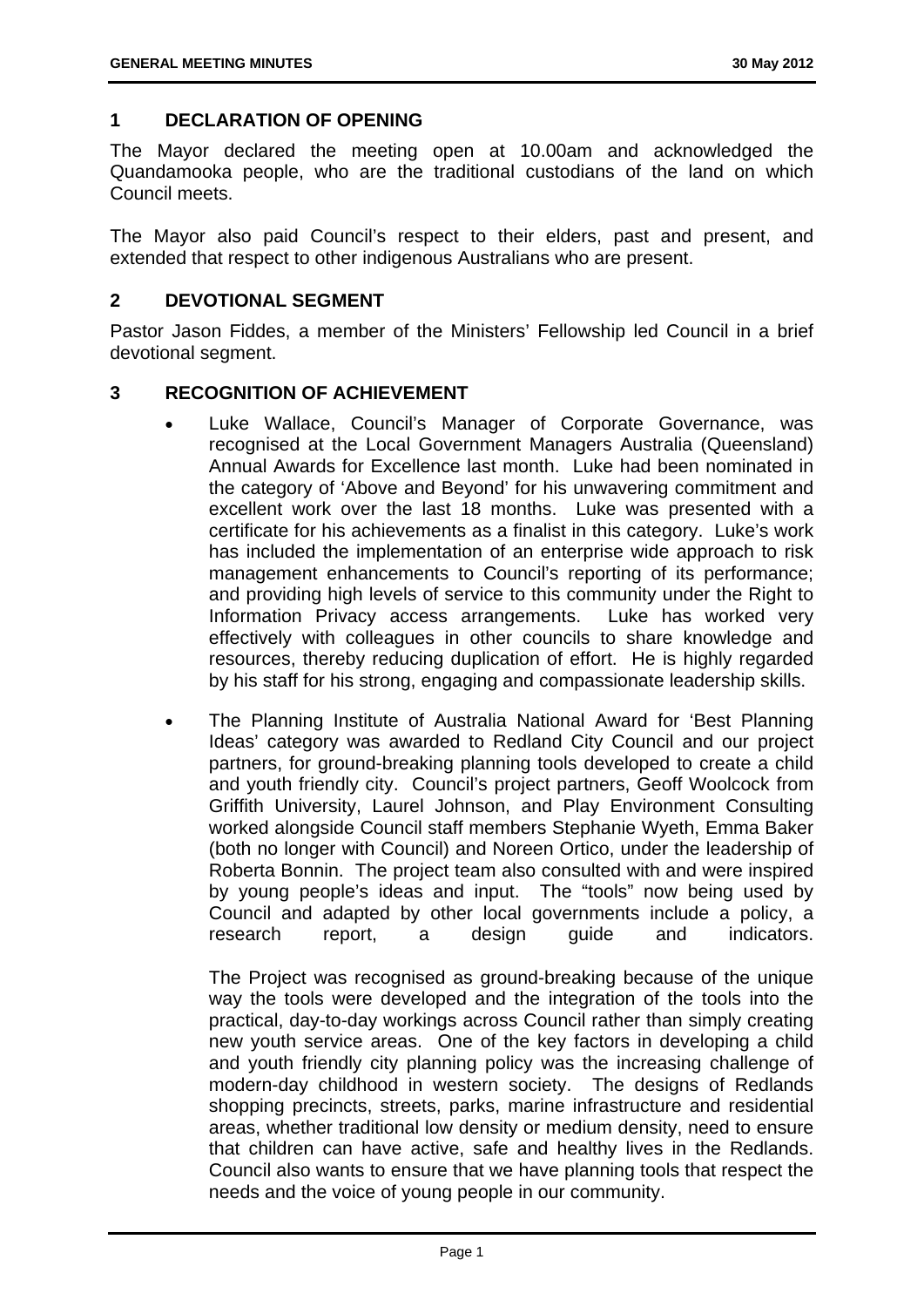- Council's Waste team was a finalist in the 'Excellence in Sustainability' category for its work on the '10 bin option' and the Waste Disposal Strategy. In July 2011 Redland City Council's waste management team, RedWaste, introduced a new 'bin menu' allowing residents to mix'n'match their recycling and waste bin sizes to suit their household needs. The bin menu includes a new greenwaste service, which has seen a strong take up with over 12% of the City's residents now diverting their greenwaste from the general waste stream. As part of the roll-out, Council's waste management vehicles were progressively rebranded to raise the profile of Council's commitment to waste minimisation. This pro-active approach to introduce new systems to manage the City's rubbish allows residents to work with Council to minimise the impact of the rising costs of waste. The success of the project is a testament to RedWaste's passion and professionalism in providing effective waste management across the City.
- A local business 'Uncle Bob's Bakery' of Redland Bay, were recognised by the National Baking Industry Awards when Brett Noy's first year apprentice, Mr Elliott Paranihi-Doyle's Lamb and Rosemary Pie was chosen from over 1100 entries nationally to win 'Australian Best Lamb Pie'. Another of Mr Noy's bakers, Allan Watts won a gold medal for his chunky beef pie.

#### **4 RECORD OF ATTENDANCE AND LEAVE OF ABSENCE**

#### **MEMBERS PRESENT:**

| Cr K Williams | Mayor                                |
|---------------|--------------------------------------|
| Cr W Boglary  | <b>Councillor Division 1</b>         |
| Cr C Ogilvie  | <b>Councillor Division 2</b>         |
| Cr K Hardman  | <b>Councillor Division 3</b>         |
| Cr L Hewlett  | <b>Councillor Division 4</b>         |
| Cr M Edwards  | <b>Councillor Division 5</b>         |
| Cr J Talty    | <b>Councillor Division 6</b>         |
| Cr M Elliott  | <b>Councillor Division 7</b>         |
| Cr A Beard    | Deputy Mayor & Councillor Division 8 |
| Cr P Gleeson  | <b>Councillor Division 9</b>         |
| Cr P Bishop   | <b>Councillor Division 10</b>        |

#### **EXECUTIVE LEADERSHIP GROUP:**

| Mr G Stevenson PSM | <b>Chief Executive Officer</b>                                |
|--------------------|---------------------------------------------------------------|
| Mr N Clarke        | <b>General Manager Governance</b>                             |
| Mr M Drydale       | <b>General Manager Corporate Services</b>                     |
| Mrs T Averay       | <b>General Manager Environment Planning &amp; Development</b> |
| Mrs L Rusan        | <b>General Manager City Services</b>                          |
|                    |                                                               |

#### **MINUTES:**

| Mrs E Striplin |  | Acting Corporate Meetings & Registers Team Leader |  |
|----------------|--|---------------------------------------------------|--|
|----------------|--|---------------------------------------------------|--|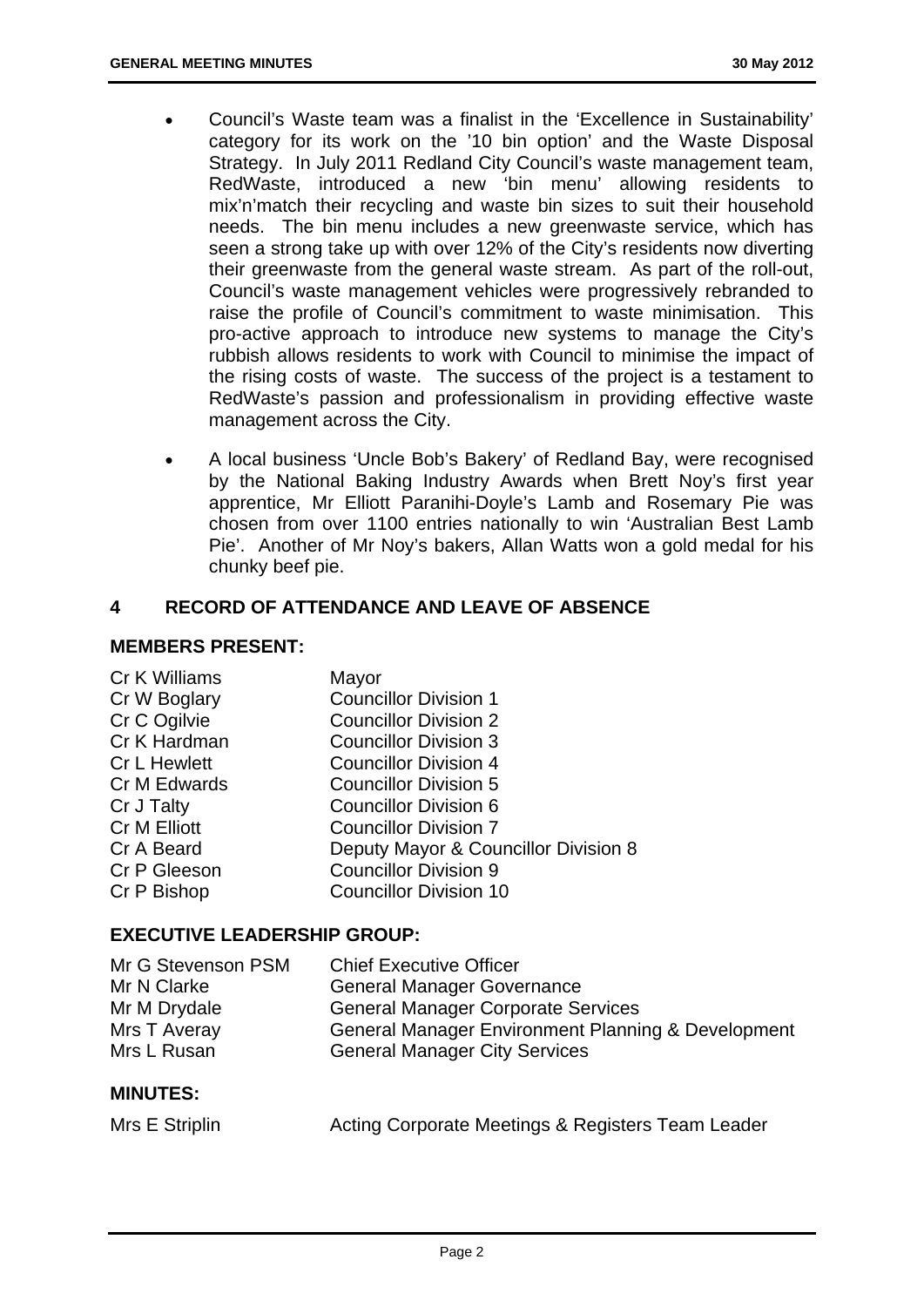#### **5 RECEIPT AND CONFIRMATION OF MINUTES**

#### **5.1 GENERAL MEETING MINUTES 18 APRIL 2012**

Moved by: Cr A Beard Seconded by: Cr J Talty

That the minutes of the General Meeting of Council held on 18 April 2012 be confirmed.

General Meeting Minutes 18 April 2012

CARRIED

#### **5.2 POST ELECTION MINUTES 17 MAY 2012**

Moved by: Cr P Bishop Seconded by: Cr M Edwards

That the minutes of the Post-Election Meeting of Council held on 17 May 2012 be confirmed.

Post-Election Minutes 17 May 2012

CARRIED

#### **6 MATTERS OUTSTANDING FROM PREVIOUS COUNCIL MEETING MINUTES**

The Chief Executive Officer presented the following items for noting:

#### **6.1 PETITION (DIVISION 10) REQUEST FOR A NEW FOOTPATH ON COLLINGWOOD ROAD**

At the General Meeting on 26 October 2011 Council resolved that the petition, which reads as follows, be received and referred to a committee or officer for a report back to Council:

"*We the undersigned residents of Redland City, hereby petition Redland City Council to provide a new pathway along the southern side of Collingwood Road between Spoonbill Street and Hardy Road, to where a 'school-safe' crossing can be installed across Collingwood Road*."

A report addressing this matter was due to be presented to the Planning & Policy Committee meeting on 7.3.2012. At the General Meeting 29.2.2012, the Chief Executive Officer advised the meeting that the above report would be presented at a subsequent meeting, due to further research being required on this matter.

#### **6.2 APPEAL TO RAISE FUNDS TO PURCHASE A PIANO FOR RPAC**

At the General Meeting on 14 December 2011 Council resolved that a report be prepared and presented to Council on how to establish such an appeal.

A report addressing this matter will be presented at a future Corporate Services & Governance Committee.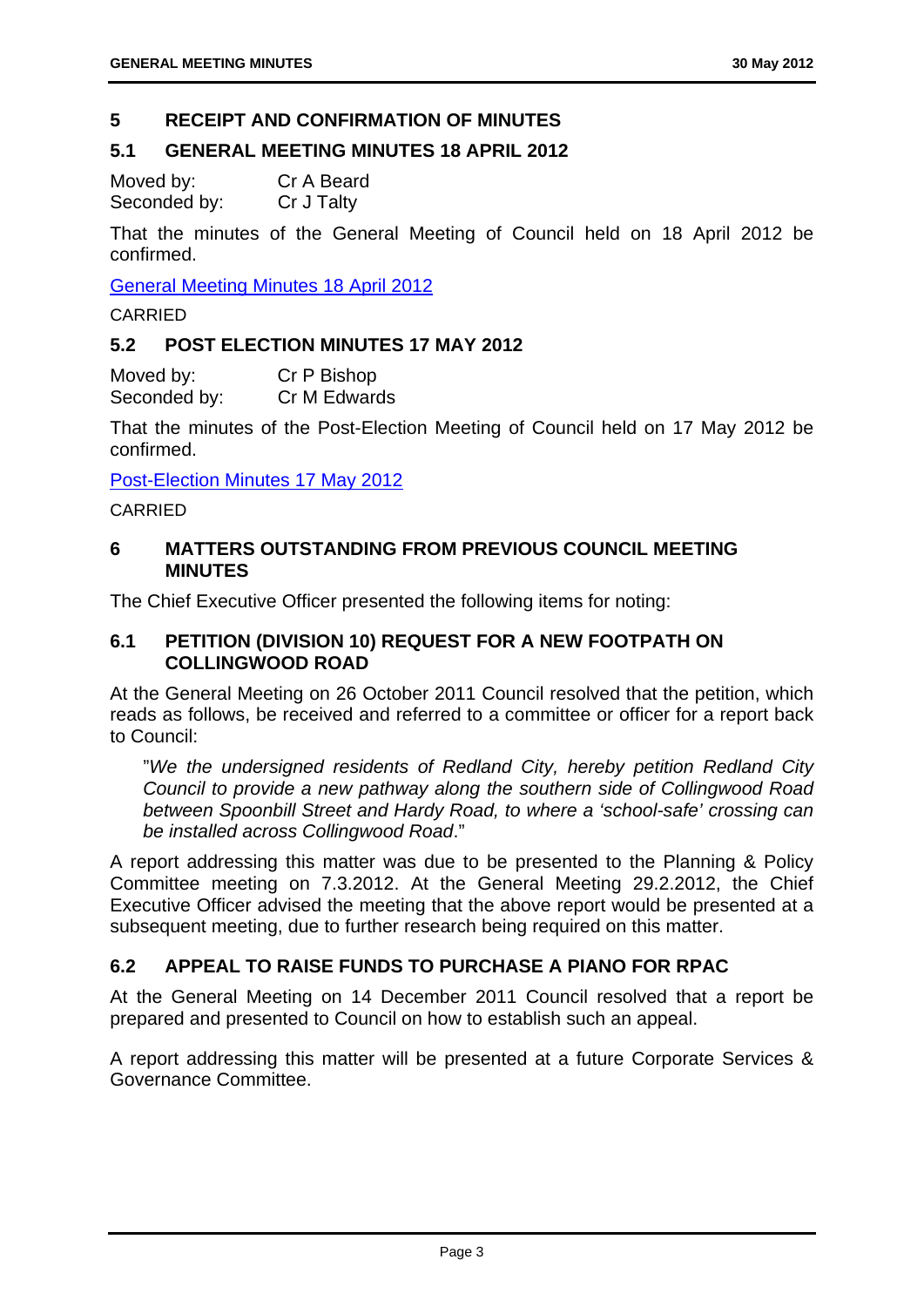#### **6.3 PETITION (DIVISION 4) REQUEST FOR COUNCIL TO PUT CONTRACT WITH SCAPE SHAPE ON HOLD IMMEDIATELY UNTIL FURTHER DISCUSSION TAKES PLACE REGARDING CURRENT POSITION OF STEPS AND RAMP AT ORANA ESPLANADE**

At the General Meeting on 25 January 2012 Council resolved that the petition, which reads as follows, be received and referred to a Committee or officer for consideration and a report to the local government and that the current works be suspended and deferred pending the outcome of the report and decision of Council:

*"Petition from residents requesting that Council put the contract with Scape Shape on hold immediately until further discussion takes place regarding correct position of steps and ramp. Correct position of steps at GPS coordination – 27.34.204 and 153.18.455.* 

A report addressing this matter will be presented to a future Committee meeting.

#### **6.4 PARKING RESTRICTIONS IN CLEVELAND**

At the General Meeting on 29 February 2012 Council resolved that a report be prepared and presented to Council regarding parking restrictions in Cleveland with the view of easing those restrictions.

A report addressing this matter will be presented at a future Committee meeting.

#### **6.5 PETITION (DIVISION 8) REQUESTING THE COMPLETION OF THE FOOTPATH BETWEEN SHERWOOD COURT AND EUSTON COURT, WELLINGTON POINT (ALEXANDRA HILLS) FOR THE SAFETY OF PEDESTRIANS**

At the General Meeting of 28 March 2012 Council resolved that the petition, which reads as follows, be received and referred to City Services to review/investigate and prepare a report to a future Customer Services Committee; and that the principal petitioner be advised in writing accordingly:

*"Petition from ratepayers of Redland City requesting that Council complete the footpath between Sherwood Court and Euston Court, Wellington Pont (Alexandra Hills) for the safety of pedestrians."* 

A report addressing this matter will be presented to an ensuing Committee meeting.

#### **7 PUBLIC PARTICIPATION**

#### **MOTION TO ADJOURN MEETING**

| Moved by:    | Cr A Beard   |
|--------------|--------------|
| Seconded by: | Cr P Gleeson |

That Council adjourn the meeting for a 15 minute public participation segment.

#### CARRIED

1. Ms G Nemeth of Macleay Island welcomed the new Council.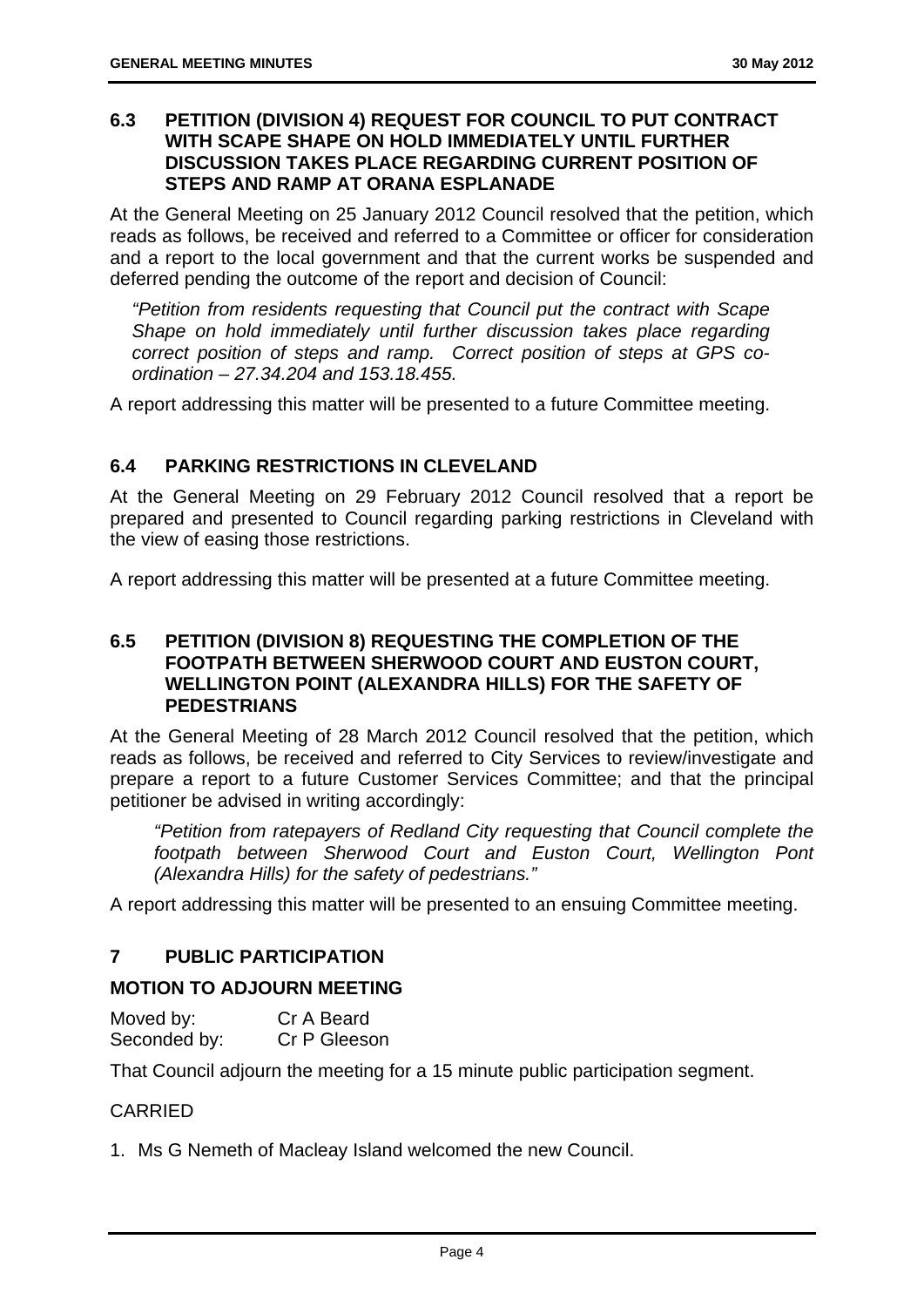#### **MOTION TO RESUME MEETING**

| Moved by:    | <b>Cr M Elliott</b> |
|--------------|---------------------|
| Seconded by: | Cr J Talty          |

That the meeting proceedings resume.

CARRIED

- **8 PETITIONS AND PRESENTATIONS**
- **8.1 PETITION**
- **8.1.1 PETITION (DIVISION 5) REQUEST FOR BITUMEN ON EASTBOURNE TERRACE, MACLEAY ISLAND**

| Moved by:    | <b>Cr M Edwards</b> |
|--------------|---------------------|
| Seconded by: | <b>Cr L Hewlett</b> |

**That Council resolve as follows:** 

- **1. That the petition be received and referred to a Committee or officer for consideration and a report to the local government; and**
- **2. That the principle petitioner be advised in writing accordingly.**

**"***Petition from residents requesting that bitumen on Eastbourne Terrace, Macleay Island is desperately needed".* 

#### **CARRIED**

#### **9 MOTION TO ALTER THE ORDER OF BUSINESS**

Nil.

#### **10 DECLARATION OF MATERIAL PERSONAL INTEREST OR CONFLICT OF INTEREST ON ANY ITEMS OF BUSINESS**

Nil.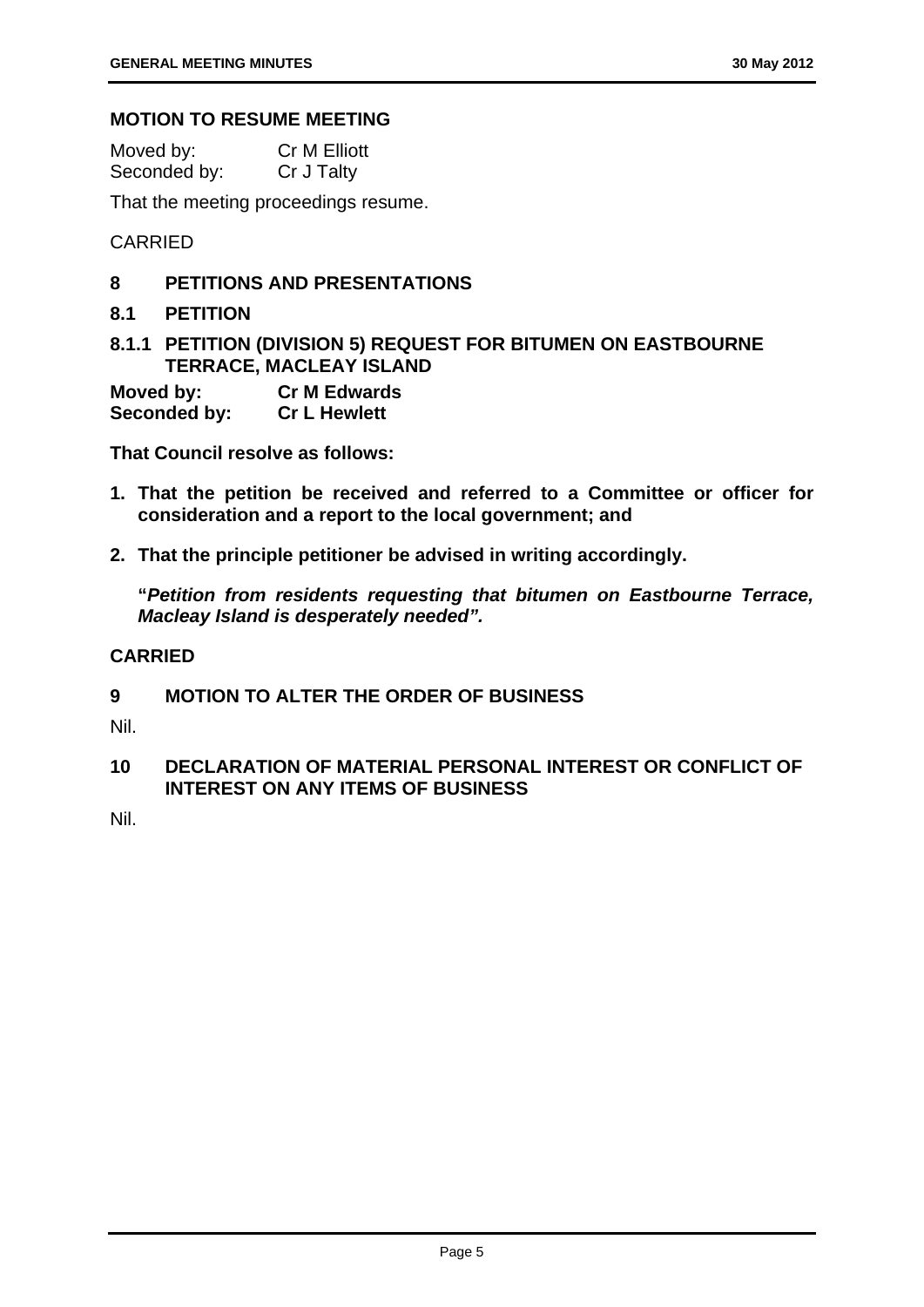#### **11 MAYORAL MINUTES**

**11.1 WEINAM CREEK CARPARKING** 

**COUNCIL RESOLUTION** 

**Moved by: Cr K Williams** 

**That Council resolve as follows:** 

- **1. That Council acknowledges that recent, and imminent, interim improvements to car-parking at Weinam Creek have adequately alleviated problems for car-park users and local residents for the shortterm;**
- **2. That Council directs the Chief Executive Officer to cease negotiation or acquisition of land required for the proposed offsite car park;**
- **3. That Council acknowledges strong and persistent public opinion which is not supportive of the direction that Council had previously proposed;**
- **4. That the Chief Executive Officer present a report to Council, as soon as possible regarding the current status and outlook for the previously adopted initiatives for Weinam Creek car-parking, with a view to Council rescinding the previous resolutions; particularly abandoning the proposed charging and the proposed remote secure car-park;**
- **5. That the Chief Executive Officer present a report to Council in due course regarding the current status and outlook for longer term opportunities, with a view to focusing attention on the development of partnerships with State Government and private sector relating to public transport integration, alternative transport routes and development of marine infrastructure and associated facilities at Weinam Creek; and**
- **6. That the Chief Executive Officer present a communications plan that will ensure that the changes to Council's direction are adequately conveyed to, and understood by, those affected by the decision.**

#### **CARRIED**

DIVISION:

FOR: Crs Bishop, Gleeson, Beard, Talty, Edwards, Hewlett, Hardman, Ogilvie, Boglary and Williams

AGAINST: Cr Elliott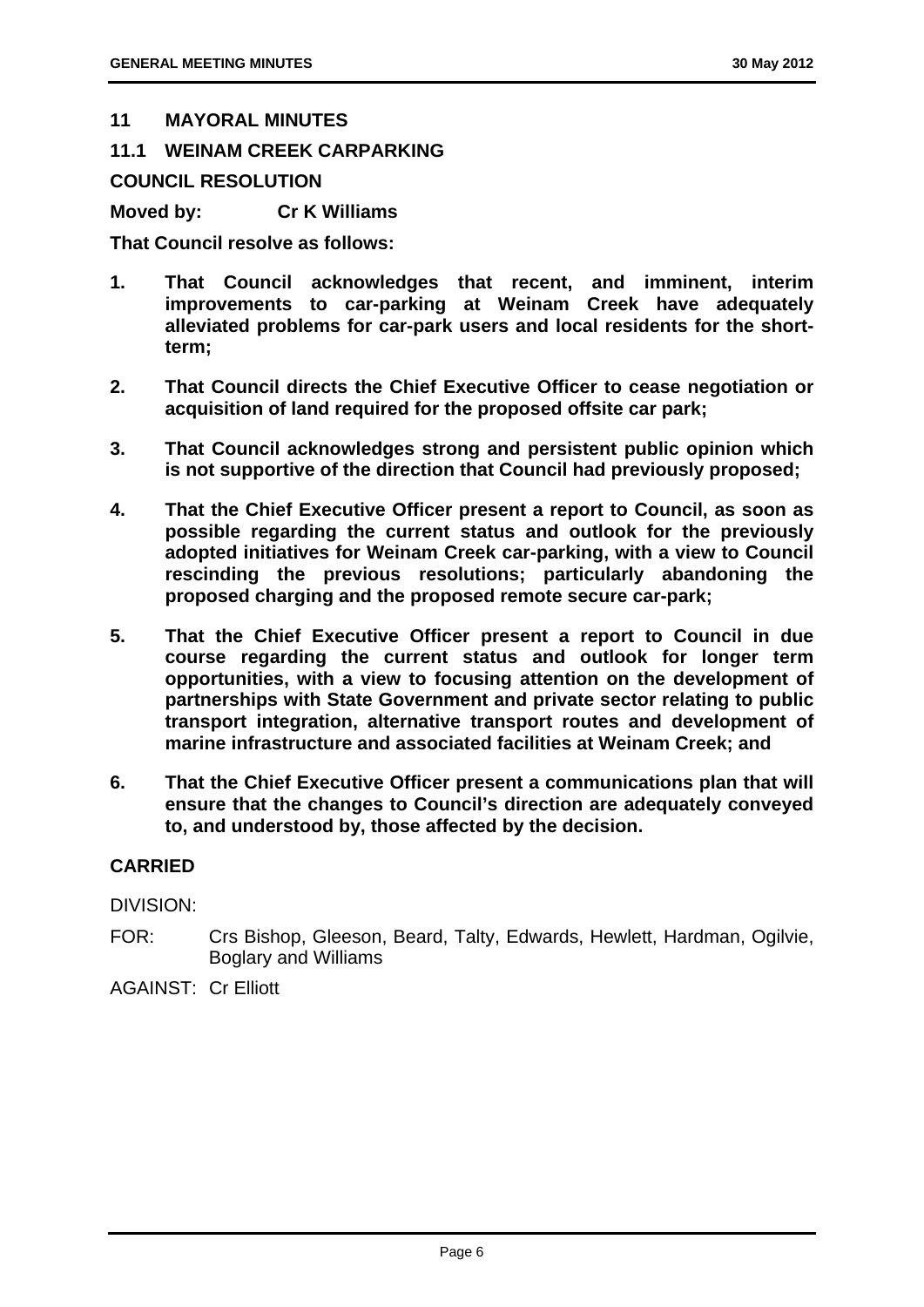#### **11.2 BACK TO BASICS PROGRAM**

**COUNCIL RESOLUTION** 

**Moved by: Cr K Williams** 

#### **That Council resolve as follows:**

- **1. That Council acknowledges that it has an obligation to continually review its services to ensure that it meets community expectations to provide fundamental local government services as its priority and that it does not compromise the quality of the services by diverting resources to lower priority needs, as espoused in Council's Core Business and Service Level Review Policy (POL-3089);**
- **2. That, to this end the Chief Executive Officer be requested to present a report to Council as a matter of priority which identifies options and recommendations for initiation of a "Back to Basics" program, including but not necessarily limited to the following;** 
	- **identification of lower priority services that might be subject to early low-impact reform (eg service level or service delivery mode);**
	- **Identification and recognition of ongoing operational "Back to Basics" initiatives (eg service level or process improvements) when appropriate in reports to Council;**
	- **Systematic and progressive review of high cost/low value services that might be subject to more significant reform (eg service level or service delivery mode) over a longer period (2 years), noting that this will supersede the existing Core Business and Service Level Review Program; and**
	- **Application of a "Back to Basics" policy imperative as an overlay to routine and periodic strategy and policy review, and annual budget development and adoption, and quarterly budget review.**
- **3. That in addition, the Chief Executive Officer be requested to present a report to Council as a matter of priority which identifies options and recommendations for initiation of a "Red Tape Reduction" program, including but not necessarily limited to the following:** 
	- **Establishment of a task-force (possibly constituted as a statutory Advisory Committee) comprising Councillors, community representatives (skills and knowledge based appointments) and relevant senior officers to advise Council on potential reform opportunities to improve efficiency in Council services, with an initial focus on regulatory services; and**
	- **Application of a "Red Tape Reduction" policy imperative as an overlay to the imminent review of Council's Local Laws.**
- **4. That the intention of initiating these reforms is not to achieve radical, unsustainable reform, but rather to ensure that the allocation of resources is efficiently applied to the highest and most fundamental priorities for the community in a considered, effective and sustainable manner; and**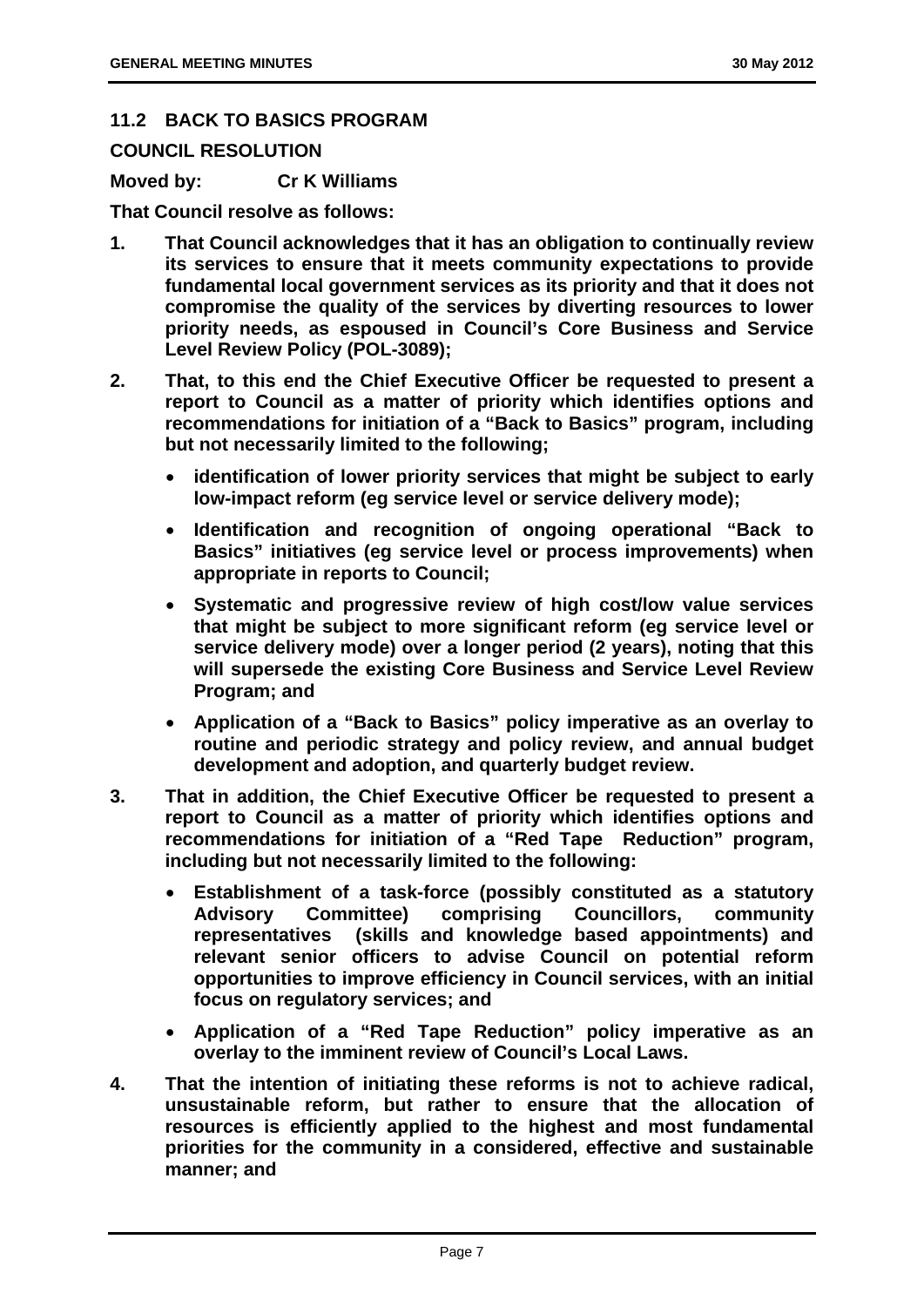**5. That in embarking on these reforms, Council reaffirms its policy commitment to meaningful engagement with affected parties (including customers, employees and contractors) prior to implementing any significant reform (as espoused in Council's Core Business and Service Level Review Policy (POL-3089).** 

**CARRIED** (unanimously)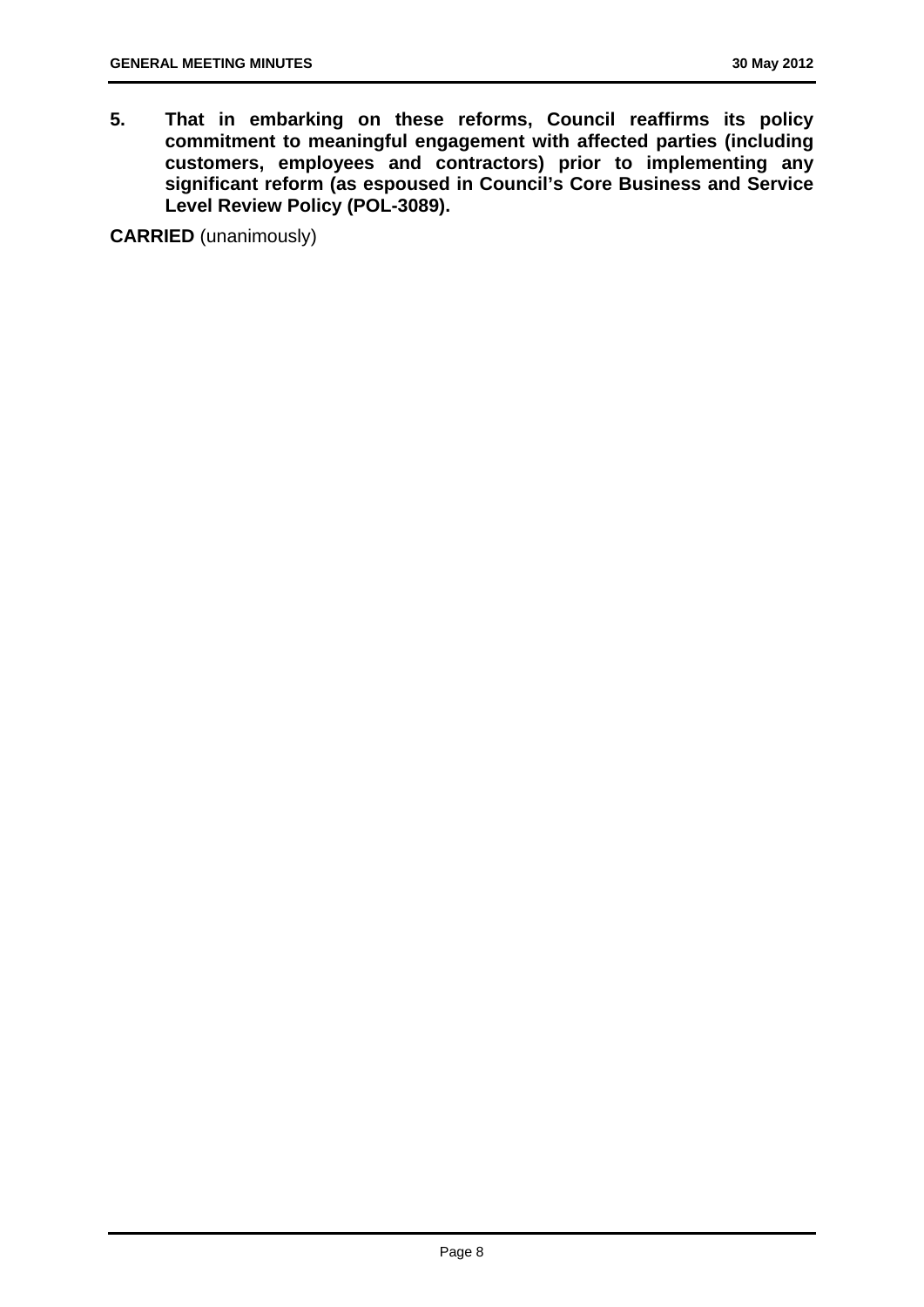#### **11.3 ABOLISH WASTE TRANSFER STATION DOMESTIC GATE FEES COUNCIL RESOLUTION**

**Moved by: Cr K Williams** 

**That Council resolve to:** 

- **1. Abolish waste transfer station domestic gate fees from 1 July, 2012, subject to contracts being satisfactorily negotiated;**
- **2. Direct the CEO to immediately deal with any contractual obligations as a priority; and**
- **3. Review the waste management policy in relation with a view to encourage waste reduction through innovative methods rather than regulated practices and better empower businesses and residents to participate in waste minimisation.**

#### **CARRIED**

DIVISION:

- FOR: Crs Beard, Talty, Edwards, Hewlett, Hardman and Williams
- AGAINST: Crs Bishop, Gleeson, Elliott, Ogilvie and Boglary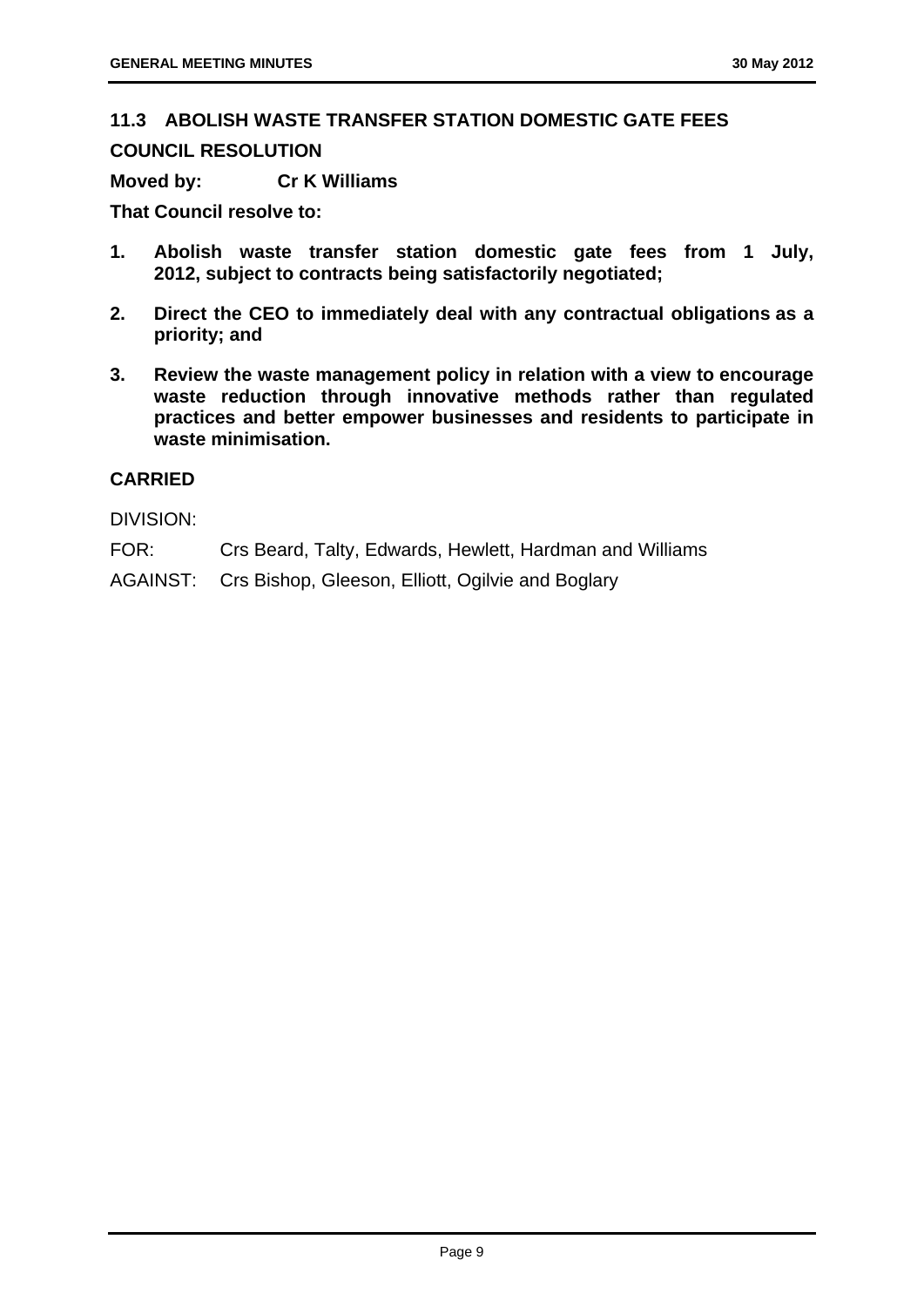#### **12 REPORTS DIRECT TO COUNCIL**

#### **12.1 GOVERNANCE**

| <b>GENERAL ASSEMBLY</b>     | 12.1.1 AUSTRALIAN LOCAL GOVERNMENT ASSOCIATION - NATIONAL                                 |
|-----------------------------|-------------------------------------------------------------------------------------------|
| <b>Dataworks Filename:</b>  | <b>GOV Australian Local Government Association -</b><br><b>Constitutional Recognition</b> |
| <b>Responsible Officer:</b> | Luke Wallace<br><b>Manager Corporate Governance</b>                                       |
| Author:                     | <b>Trevor Green</b><br><b>Senior Advisor Environmental Health</b>                         |

#### **EXECUTIVE SUMMARY**

The 2012 Australian Local Government Association (ALGA) National General Assembly will be held in Canberra from June 17 to June 20. The theme for this year's Assembly is 'National Voice, Local Choice – Infrastructure, Planning, Services'*.*

A number of key political speakers have been invited to address the Assembly and delegates will debate and vote on a series of motions relating to the theme.

Council is a member of ALGA and has a strong record of contributing motions and supporting ALGA in its advocacy efforts for local government across Australia.

#### **PURPOSE**

The purpose of this report is to seek Council's endorsement for attendance by the Mayor and one other Councillor at the 2012 ALGA National General Assembly.

#### **BACKGROUND**

Each year the ALGA National General Assembly draws delegates from across local government in Australia to debate and vote on significant motions and to listen to the key political and business leaders who address the forum. Council is a member of ALGA and has a strong record of contributing to debate and supporting key ALGA initiatives such as local government constitutional recognition. As a member of ALGA, Council has full voting rights on the motions that will be debated by delegates

#### **ISSUES**

The 2012 National General Assembly will be held in Canberra from Sunday 17 June to Wednesday 20 June. The theme for the 2012 NGA is 'National Voice, Local Choice – Infrastructure, Planning, Services'.

The three elements of the theme allow for an exploration of the key priorities and challenges facing governments and local communities:

 Infrastructure allows delegates to focus on the local and community infrastructure provided by local government and seeks to develop innovative ideas for the provision of this infrastructure now as well as into the future;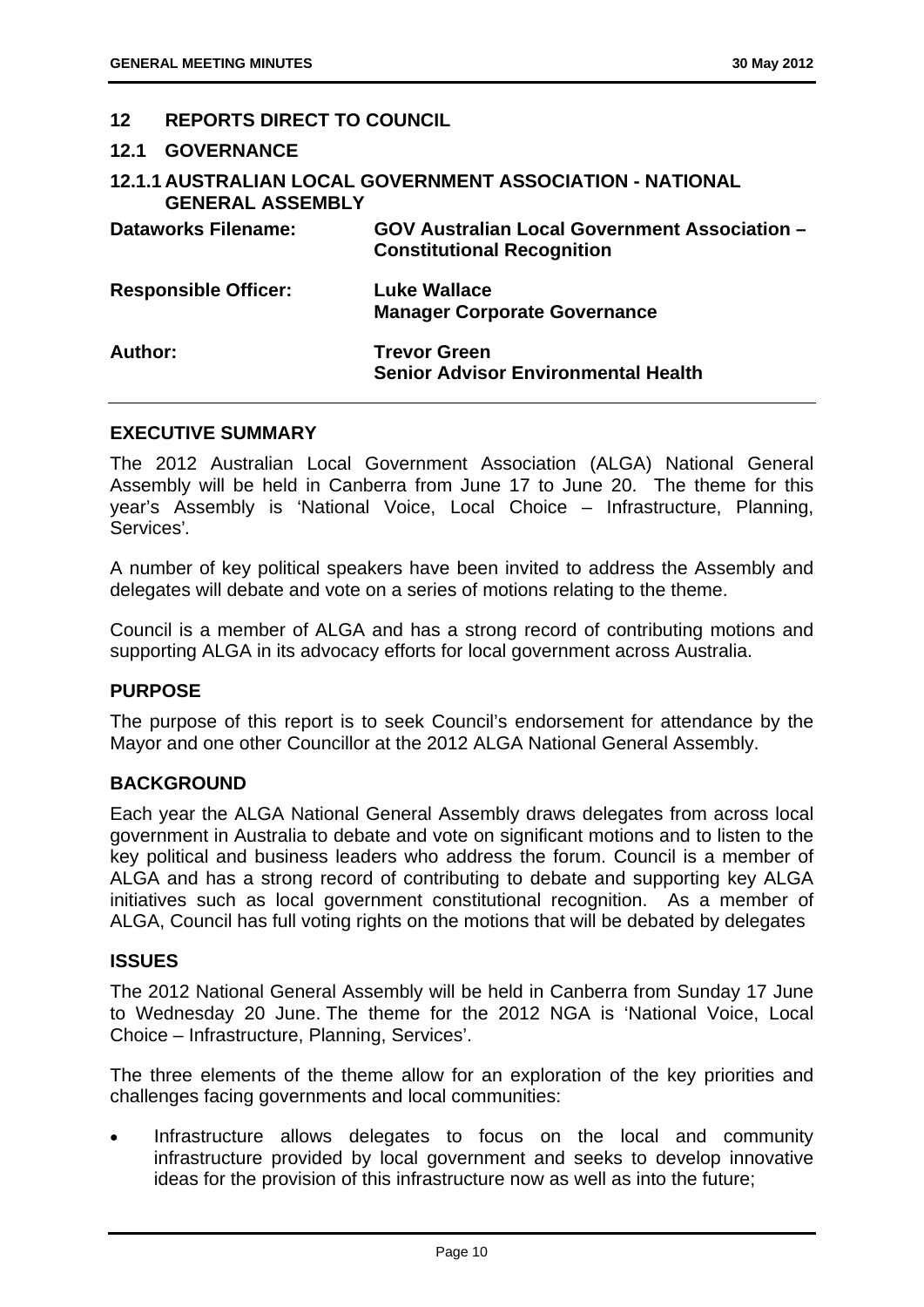- Planning recognises the important role local government plays in planning for local communities. It asks delegates to consider how best to provide this critical role and the impact it has on shaping the future of communities in Australia; and
- Services refers to the wide range of services provided by local government and the need to ensure the delivery of these services caters to the needs and opportunities in Australia's diverse communities.

Relevant motions will be submitted against these themes and Council's membership of ALGA entitles Council to contribute to debate and to vote on each motion after it is debated.

As well as the formal voting process, delegates will be provided with an update on the push for local government constitutional recognition and the opportunity to listen to a number of key speakers. Invited speakers include:

- The Prime Minister:
- The Leader of the Opposition;
- The Minister for Regional Australia, Regional Development and Local Government;
- The Minister for Health;
- The Shadow Minister for Regional Development, Local Government and Water; and
- The Leader of the Greens.

#### **RELATIONSHIP TO CORPORATE PLAN**

#### **8. Inclusive and ethical governance**

Deep engagement, quality leadership at all levels, transparent and accountable democratic processes and a spirit of partnership between the community and Council will enrich residents' participation in local decision making to achieve the community's Redlands 2030 vision and goals

 8.3 Establish and maintain effective partnerships with local, regional and national organisations and governments to deliver the visions and goals of the community

#### **FINANCIAL IMPLICATIONS**

This recommendation does not require any change to the current year's budget as funds have already been allocated.

#### **PLANNING SCHEME IMPLICATIONS**

There are no City Planning and Environment implications associated with this report.

#### **CONSULTATION**

No formal consultation has taken place in preparing this report. This is an annual local government forum that Council has traditionally been represented at. Attendance at the Assembly will provide the Mayor the opportunity to consult with peers from throughout Australia.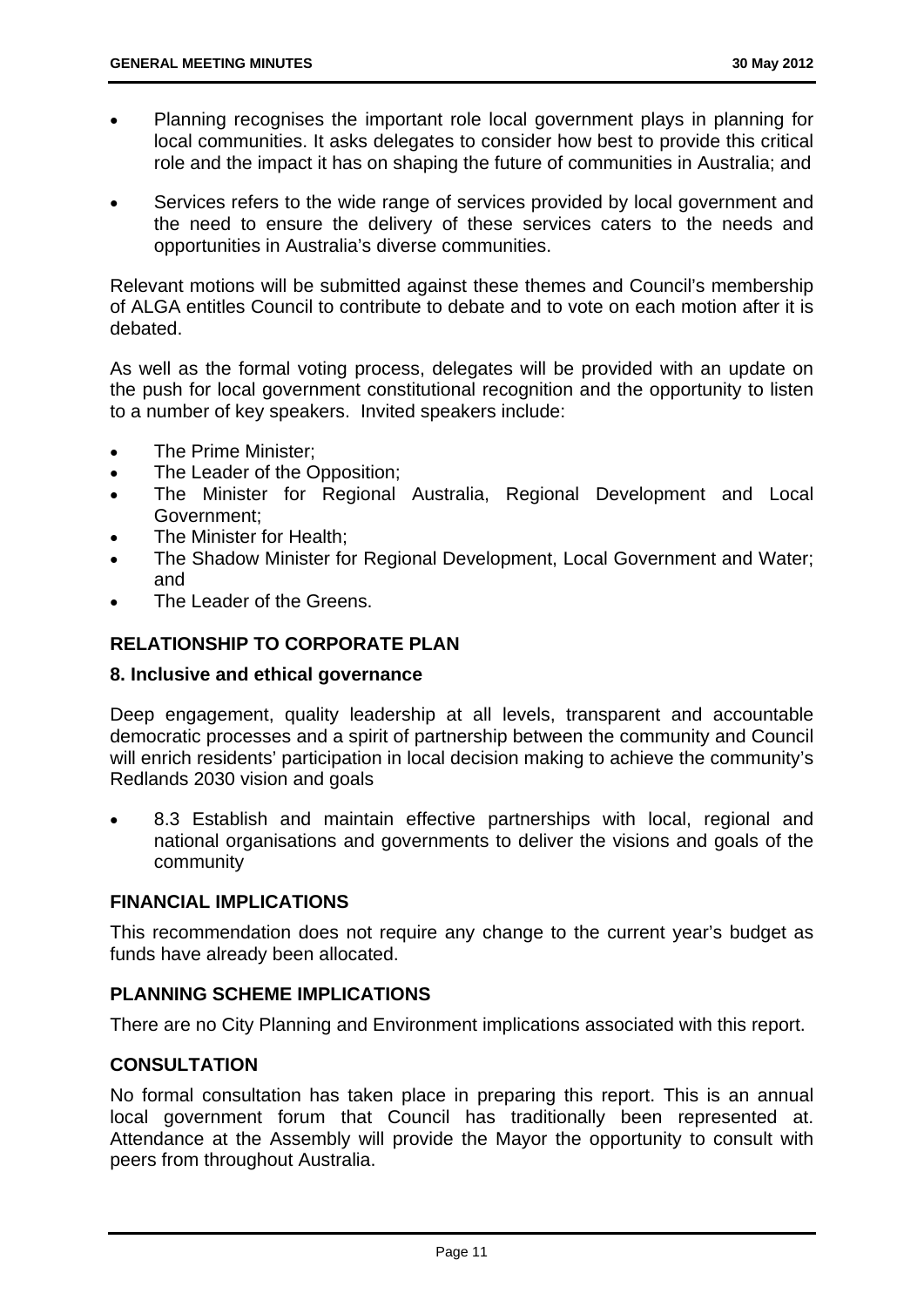#### **OPTIONS**

#### **Preferred**

That Council resolve to approve attendance by the Mayor and interested Councillors at the 2012 Australian Local Government Association National General Assembly as mandatory professional development in accordance with Council's "Expenses Reimbursement and Provision of Facilities for Councillors" Policy and Guidelines.

#### **Alternative**

That Council only sends the Mayor and one other Councillor to this year's Australian Local Government National General Assembly.

That Council does not send any delegates to this year's Australian Local Government National General Assembly.

#### **OFFICER'S RECOMMENDATION**

That Council resolve to approve attendance by the Mayor and interested Councillors at the 2012 Australian Local Government Association National General Assembly as mandatory professional development in accordance with Council's "Expenses Reimbursement and Provision of Facilities for Councillors" Policy and Guidelines.

#### **COUNCIL RESOLUTION**

| Moved by:    | <b>Cr A Beard</b>   |
|--------------|---------------------|
| Seconded by: | <b>Cr P Gleeson</b> |

**That Council resolve to approve attendance by the Mayor, Councillor Julie Talty and Councillor Paul Bishop at the 2012 Australian Local Government Association National General Assembly as mandatory professional development in accordance with Council's "Expenses Reimbursement and Provision of Facilities for Councillors" Policy and Guidelines.** 

#### **CARRIED**

DIVISION:

FOR: Crs Bishop, Gleeson, Beard, Talty, Elliott, Edwards, Hardman, Ogilvie, Boglary and Williams

AGAINST: Cr Hewlett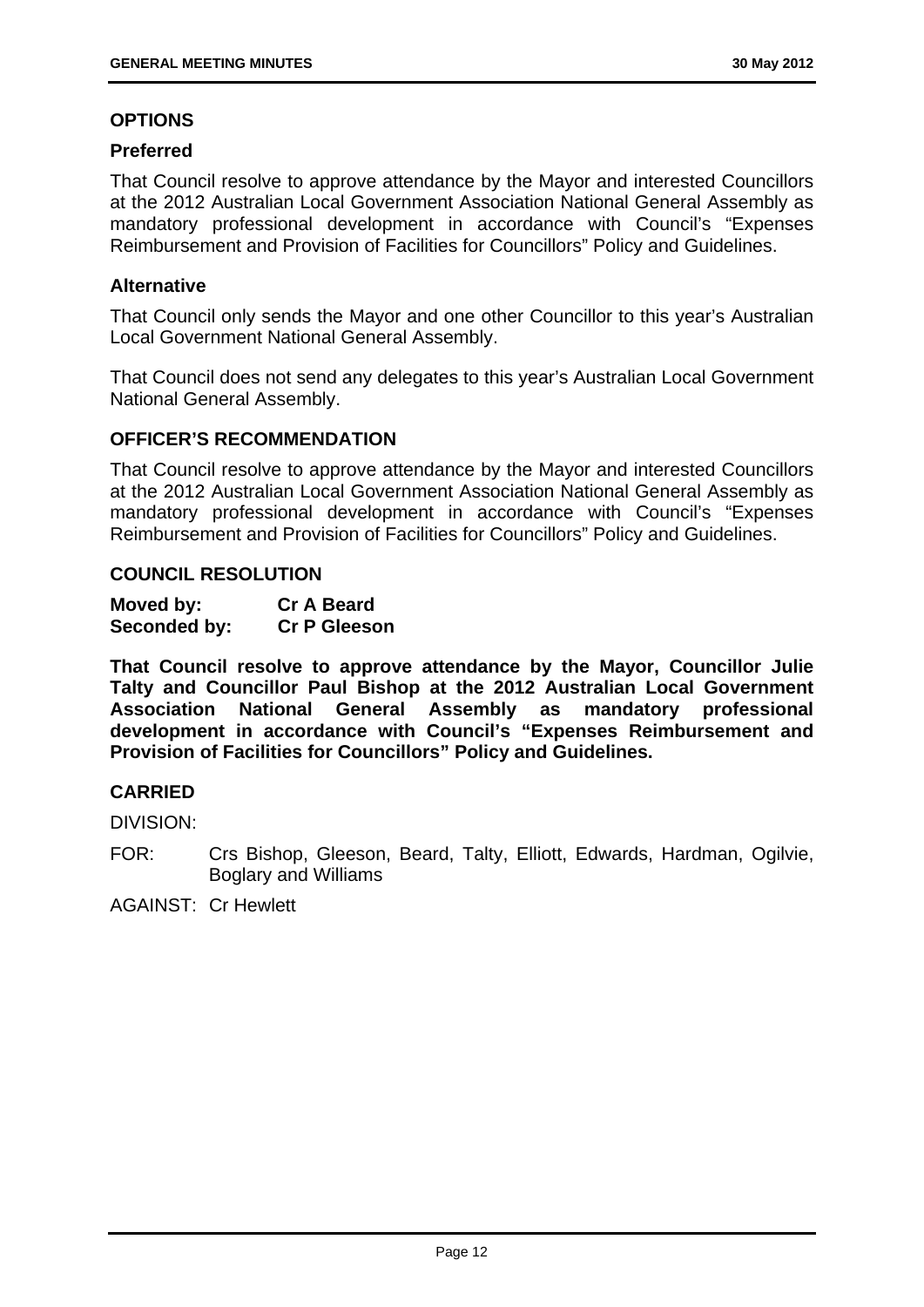#### **12.1.2 ELECTION PERIOD DELEGATIONS 2012**

| <b>Dataworks Filename:</b>  | <b>GOV Delegations LGA s.472</b>                                  |
|-----------------------------|-------------------------------------------------------------------|
| <b>Responsible Officer:</b> | <b>Nick Clarke</b><br><b>General Manager Governance</b>           |
| Author:                     | <b>Trevor Green</b><br><b>Senior Advisor Environmental Health</b> |

#### **EXECUTIVE SUMMARY**

At Council's General Meeting 28 March 2012 (Item 15.2.5) Council resolved to provide the Chief Executive Officer delegated authority on a number of matters, for the period from the conclusion of the election until the Post-Election meeting. The resolution also specified that all matters determined under these delegations be reported to the first General Meeting of the new Council.

No matters were determined by the Chief Executive Officer under these delegations.

#### **PURPOSE**

To report to Council regarding matters determined by the Chief Executive Officer, under delegations provided at Council's General Meeting 28 March 2012 (Item 15.2.5).

#### **BACKGROUND**

At Council's General Meeting 28 March 2012 (Item 15.2.5) Council resolved:

- That for the period from the conclusion of the election until the Post-Election meeting, the Chief Executive Officer be delegated, under s.257(1)(a) of the *Local Government Act 2009*:
	- 1.1. The existing powers of the Development and Community Standards Committee to:
		- 1.1.1. Decide development applications under the Sustainable Planning Act 2009 and the Integrated Planning Act 1997; and
		- 1.1.2. Provide instructions to legal counsel for appeal matters actioned under Chapter 6 of the Sustainable Planning Act 2009 and Chapter 4 of the Integrated Planning Act 1997.
	- 1.2. To make, vary and discharge contracts with a value in excess of \$500,000.

During this period, the Chief Executive Officer would consult with the "Mayor elect" in the event that he has to make a decision under delegated authority. Should the matter relate to deciding a development application, the Chief Executive Officer would also consult with the "Councillor elect" for that division.

That all matters determined under the above delegations be reported to the first General Meeting of the new Council.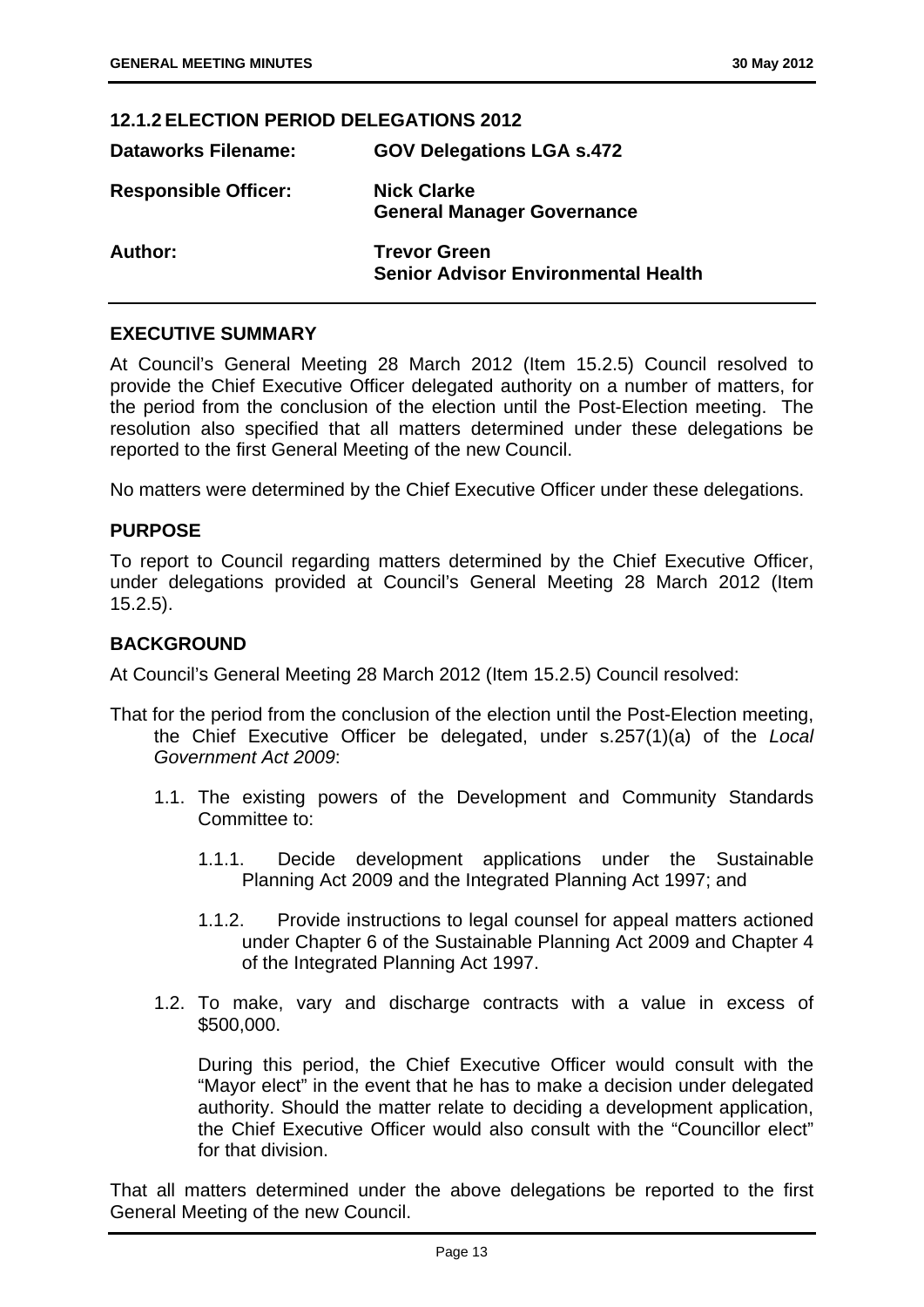#### **ISSUES**

During the period from the conclusion of the election until the Post-Election meeting no matters where determined by the Chief Executive Officer, under the above delegations.

#### **RELATIONSHIP TO CORPORATE PLAN**

#### **8. Inclusive and ethical governance**

Deep engagement, quality leadership at all levels, transparent and accountable democratic processes and a spirit of partnership between the community and Council will enrich residents' participation in local decision making to achieve the community's Redlands 2030 vision and goals.

8.5 Be transparent and consistent in the way we manage the organisation, its risks and obligations and ensure we are delivering against our priorities.

#### **FINANCIAL IMPLICATIONS**

There are no financial implications impacting Council as a result of this report.

#### **PLANNING SCHEME IMPLICATIONS**

There are no City Planning & Environment implications associated with this report.

#### **CONSULTATION**

The Chief Executive Officer was consulted in the preparation of this report.

#### **OPTIONS**

#### **Preferred**

That Council resolve to note that during the period from the conclusion of the election until the Post-Election meeting, no matters were determined by the Chief Executive Officer, under delegation, as per Council's resolution of Council's General Meeting 28 March 2012 (Item 15.2.5).

#### **OFFICER'S RECOMMENDATION/ COUNCIL RESOLUTION**

| Moved by:    | <b>Cr M Elliott</b> |
|--------------|---------------------|
| Seconded by: | <b>Cr C Ogilvie</b> |

**That Council resolve to note that during the period from the conclusion of the election until the Post-Election meeting, no matters were determined by the Chief Executive Officer under delegation, as per Council's resolution of Council's General Meeting 28 March 2012 (Item 15.2.5).**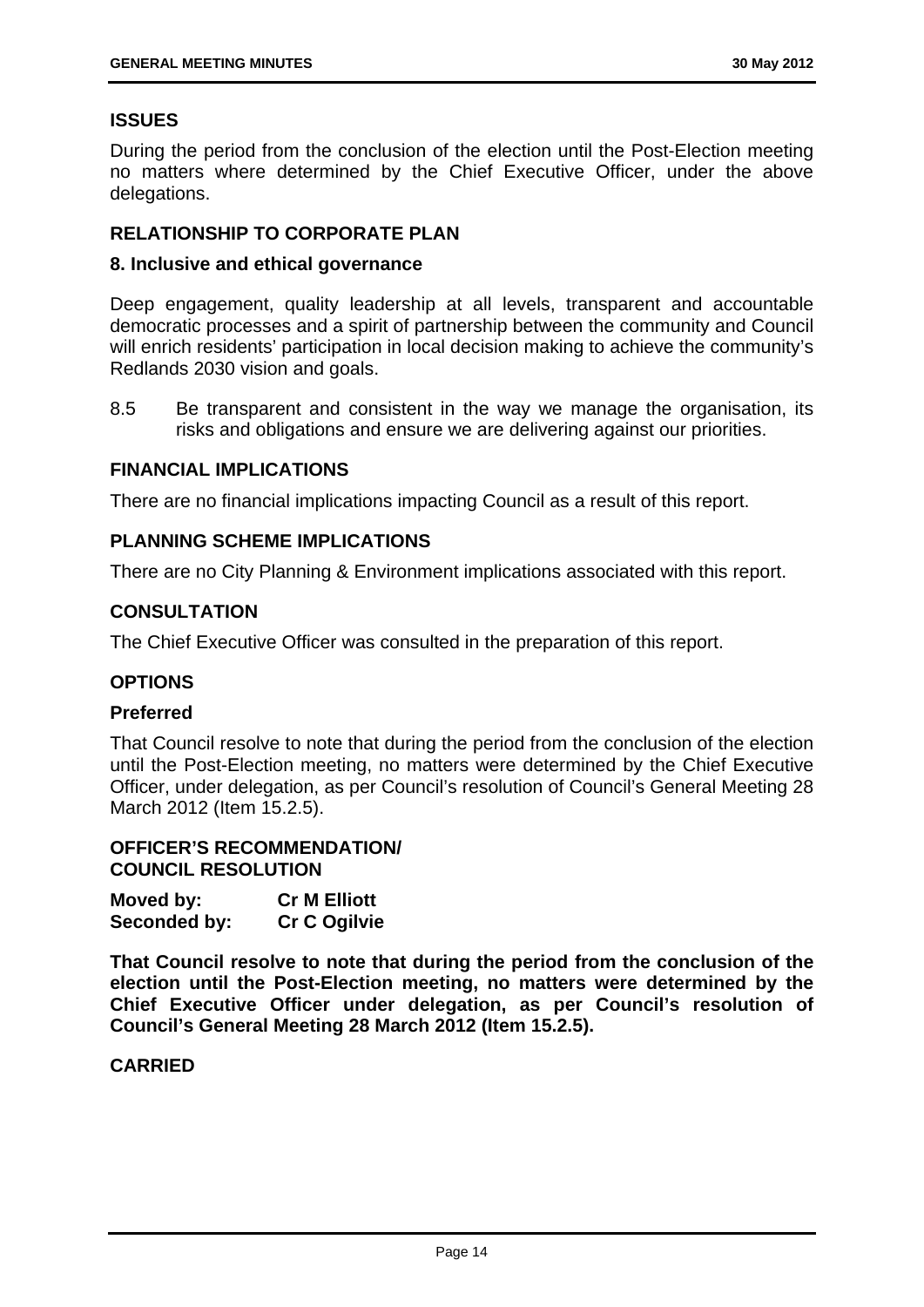#### **12.1.3 EXPENSES REIMBURSEMENT AND PROVISION OF FACILITIES FOR COUNCILLORS POLICY**

| Dataworks Filename:         | <b>GOV Councillors - Expenses Reimbursement</b><br><b>Policy</b><br><b>POL-3076</b><br>GL-3076-001 |
|-----------------------------|----------------------------------------------------------------------------------------------------|
| Attachment:                 | <b>Expenses Reimbursement and Provision of</b><br><b>Facilities for Councillors</b>                |
| <b>Responsible Officer:</b> | <b>Nick Clarke</b><br><b>General Manager Governance</b>                                            |
| Author:                     | <b>Nick Clarke</b><br><b>General Manager Governance</b>                                            |

#### **EXECUTIVE SUMMARY**

Council is required to adopt an *expenses reimbursement policy* to define reasonable expenses that may be reimbursed to Councillors and the facilities that may be provided to Councillors. This report recommends some changes to the existing policy.

#### **PURPOSE**

The purpose of this report is to seek Council's adoption of a revised Expenses Reimbursement and Provision of Facilities for Councillors Policy and Guidelines ("the Policy" and "the Guidelines").

#### **BACKGROUND**

Section 45 *Local Government (Operations) Regulation 2010* requires Council to adopt, by resolution, an *expenses reimbursement policy* or an amendment to its *expenses reimbursement policy*. Council's current Policy was last amended on 29 June 2011, at which time a minor addition was made to the facilities entitlements, providing Councillors with access to corporate social media sites.

It is timely, given the election of a new Council, that Councillors review the current Policy and consider re-approving it with amendments.

The changes proposed for Council consideration are summarised as follows:

- a) Updating of the document to provide references to current legislation;
- b) Introduction of an amended process for Councillors to reimburse Council for private use of their mobile telephones (this is an efficiency improvement);
- c) A new procedure for defining 'mandatory training' is to be introduced, with a list being prepared for submission to Council for approval at its meeting in June 2012 (this will provide more effective use of the training budget and process efficiencies);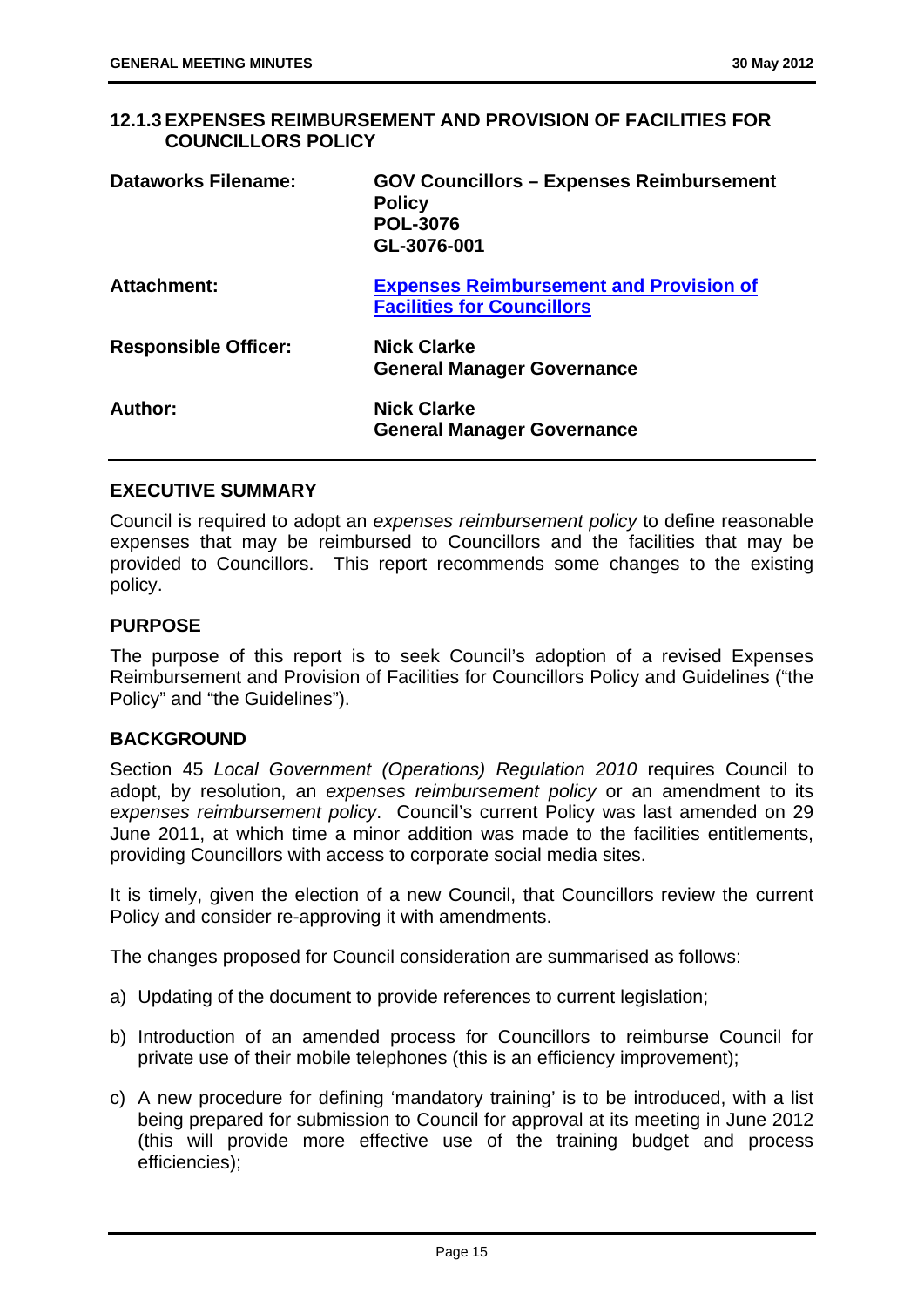- d) The current 'attachments' to the Policy are to become Guidelines. The Guidelines contain much of the detail of the entitlements. The Guidelines will also require Council adoption;
- e) The option to claim daily meal allowances whilst travelling will be removed, with the reimbursement of actual expenses incurred being the only option (efficiency improvement);
- f) Inclusion of an option to have home ADSL Broadband costs reimbursed when required for business use in the absence of a wireless connection;
- g) Clarification of persons authorised to approve expenditure under the Policy (provides flexibility and efficient approval process);
- h) Removal of cash advances for domestic travel (efficiency improvement simplifies the process);
- i) Increased daily cash advance for international travel is to be provided (benchmarked against other local governments to reflect actual costs of such travel). This advance is subsequently reconciled against the actual costs incurred. An option to use a corporate credit card (for legitimate business-related use) is provided as the preferred option;
- j) An amendment to the frequency of Councillor's newsletters from four to three per year (reflects aim to avoid budget increases and acknowledges operational practicalities); and
- k) Elimination of Councillor Jacket.

#### **ISSUES**

There are several statutory requirements relating to the consideration and adoption of an *expenses reimbursement policy*.

Any policy adopted for this purpose must be consistent with the *local government principles* and the *financial sustainability criteria*.

The *local government principles* are found in section 4 *Local Government Act 2009*:

*"(2) The local government principles are—* 

*(a) transparent and effective processes, and decision-making in the public interest; and* 

*(b) sustainable development and management of assets and infrastructure, and delivery of effective services; and* 

*(c) democratic representation, social inclusion and meaningful community engagement; and* 

*(d) good governance of, and by, local government; and* 

*(e) ethical and legal behaviour of councillors and local government employees."* 

The financial sustainability criteria are found in section 102 *Local Government Act 2009*: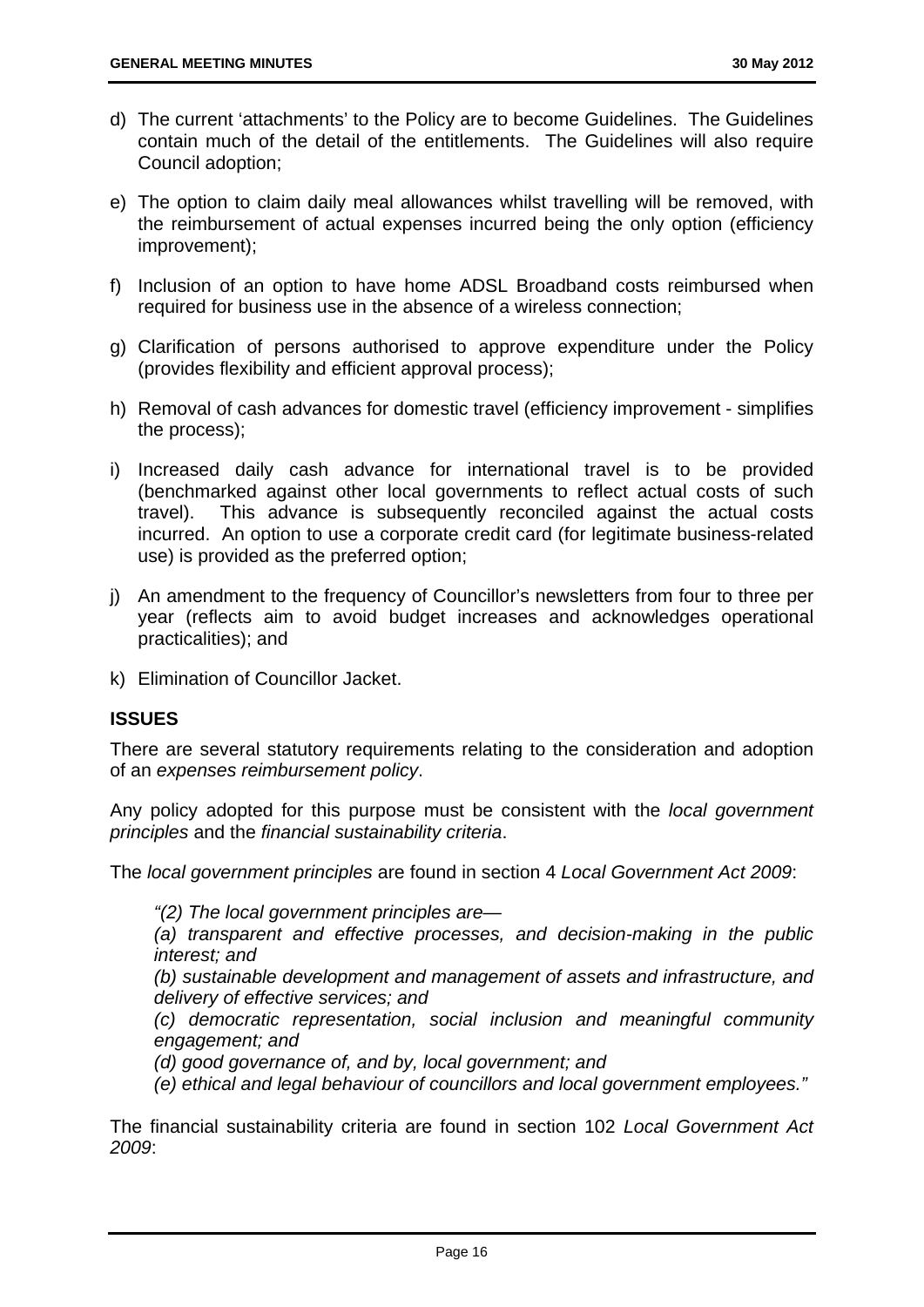*"(1) To ensure that local governments are financially sustainable, each local government must implement systems to meet the following financial sustainability criteria—* 

*(a) financial risks are to be managed prudently;* 

*(b) financial policies are to be formulated—* 

*(i) to ensure a reasonable degree of equity, stability and predictability; and* 

*(ii) so that current services, facilities and activities are financed by the current users of the services, facilities and activities; and* 

*(iii) having regard to the effect of the policies on the future users of services, facilities and activities;* 

*(c) full, accurate and timely information about the local government's finances and infrastructure (including a report mentioned in section 104(7), for example) is to be made available to the public on the local government's website."* 

Section 46 *Local Government (Operations) Regulation 2010* requires Council to publish a notice of the adoption of an *expenses reimbursement policy* in a local newspaper and on the Council's website as soon as practicable after the resolution is made.

Any decision about its *expenses reimbursement policy* must be made by Council at a meeting that is open to the public (section 47 *Local Government (Operations) Regulation 2010*).

Section 114(1)(d) *Local Government (Finance, Plans and Reporting) Regulation* 2010 requires Council to include a copy of its *expenses reimbursement policy* in its Annual Report.

The recommendation in this report is consistent with the requirements above. The publication requirements will be actioned by the Governance Department following a resolution to adopt the Policy.

#### **RELATIONSHIP TO CORPORATE PLAN**

#### **8. Inclusive and ethical governance**

Deep engagement, quality leadership at all levels, transparent and accountable democratic processes and a spirit of partnership between the community and Council will enrich residents' participation in local decision making to achieve the community's Redlands 2030 vision and goals

8.5 Be transparent and consistent in the way we manage the organisation, its risks and obligations and ensure we are delivering against our priorities

#### **FINANCIAL IMPLICATIONS**

This recommendation does not require any change to the current year's budget as funds have already been allocated.

#### **PLANNING SCHEME IMPLICATIONS**

There are no implications for the Redlands Planning Scheme.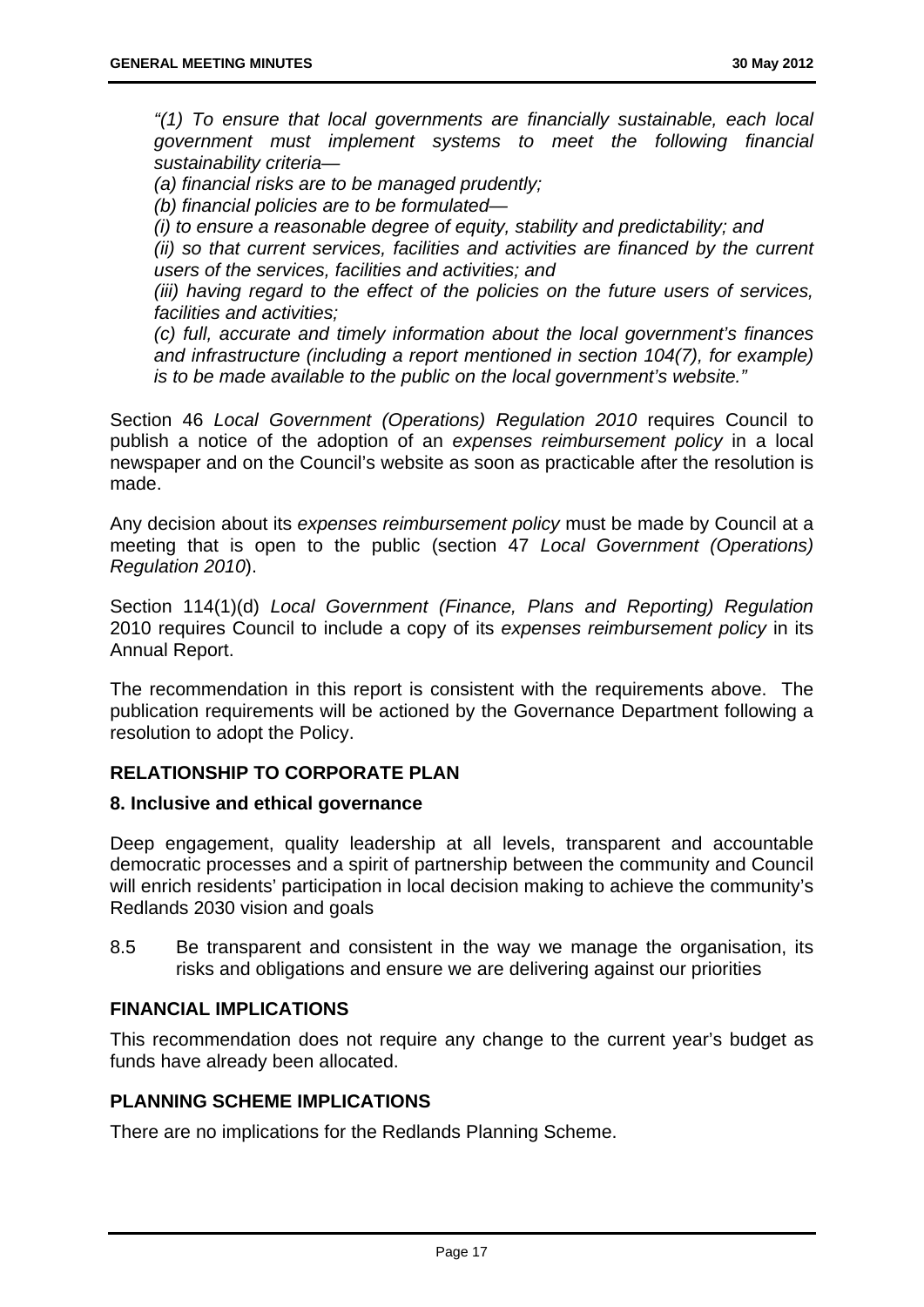#### **CONSULTATION**

The Mayor, all councillors and the Chief Executive Officer were consulted in this review.

#### **OPTIONS**

#### **Preferred**

That Council resolve to adopt the attached Draft Expenses Reimbursement and Provision of Facilities for Councillors Policy (POL-3076) and Guidelines (GL-3076-001 Parts A and B).

#### **Alternative**

That Council adopt the Policy and Guidelines with further amendments.

#### **OFFICER'S RECOMMENDATION**

That Council resolve to adopt the attached Draft Expenses Reimbursement and Provision of Facilities for Councillors Policy (POL-3076) and Guidelines (GL-3076-001 Parts A and B).

#### **COUNCIL RESOLUTION**

| Moved by:    | <b>Cr W Boglary</b> |
|--------------|---------------------|
| Seconded by: | <b>Cr P Gleeson</b> |

**That Council resolve to adopt the attached Draft Expenses Reimbursement and Provision of Facilities for Councillors Policy (POL-3076) and Guidelines (GL-3076-001 Parts A and B) as amended.**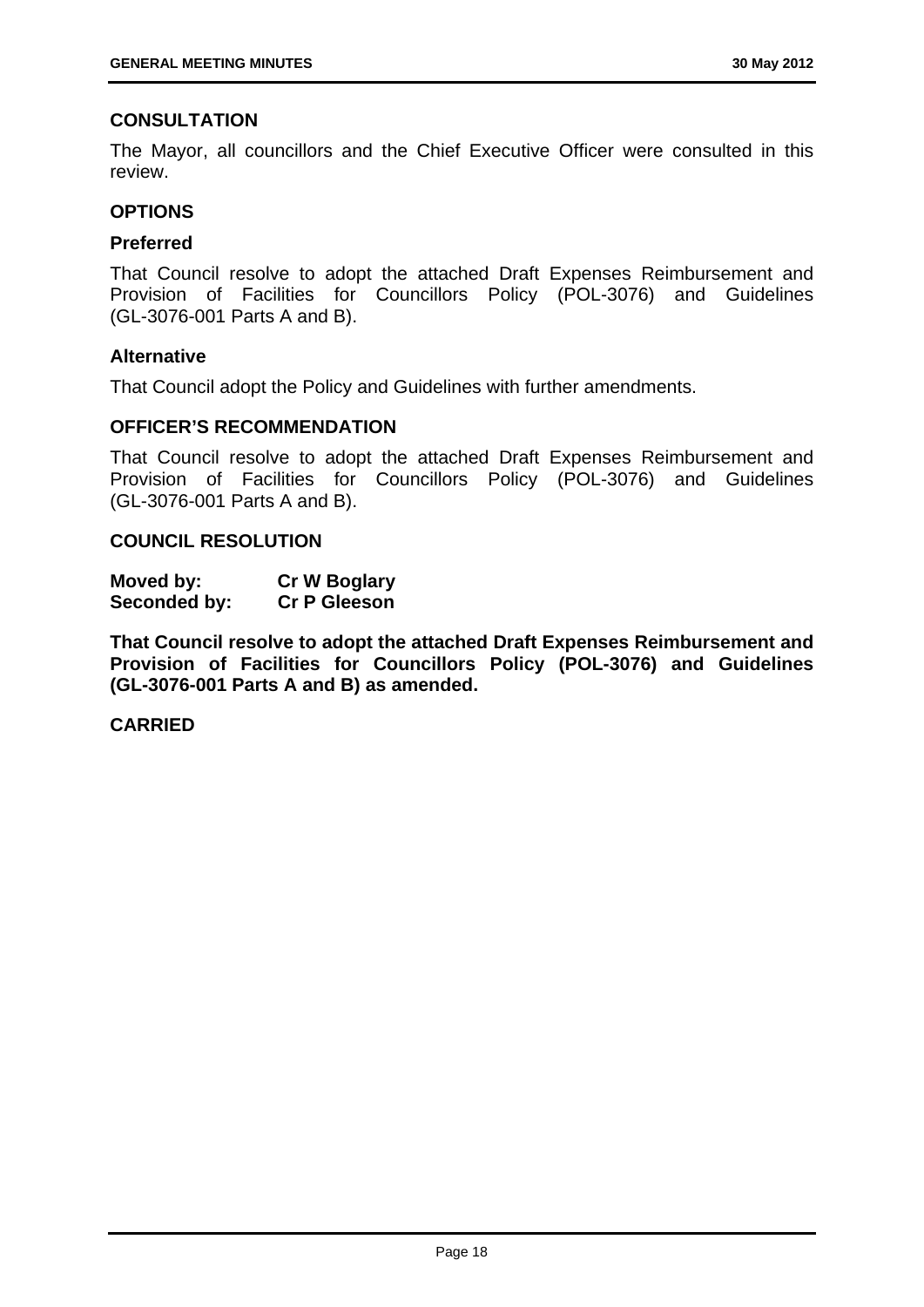|                             | <b>12.1.4 NOMINATION FOR ELECTION FOR DISTRICT REPRESENTATION ON</b><br>THE LOCAL GOVERNMENT ASSOCIATION OF QUEENSLAND POLICY |
|-----------------------------|-------------------------------------------------------------------------------------------------------------------------------|
| <b>EXECUTIVE</b>            |                                                                                                                               |
| <b>Dataworks Filename:</b>  | <b>GOV Statutory Council Resolutions</b>                                                                                      |
| <b>Responsible Officer:</b> | <b>Nick Clarke</b>                                                                                                            |
|                             | <b>General Manager Governance</b>                                                                                             |
| Author:                     | <b>Trevor Green</b>                                                                                                           |
|                             | <b>Principal Advisor Corporate and Democratic</b>                                                                             |
|                             | Governance                                                                                                                    |

#### **EXECUTIVE SUMMARY**

The Local Government Association of Queensland (LGAQ) is the peak body for local government in Queensland. All Queensland councils are members of the LGAQ.

Redland City Council can nominate an elected member for the election of District Representative to the LGAQ Policy Executive for the SROC area of the South-East electoral district.

#### **PURPOSE**

The purpose of this report is for Council to nominate an elected member for the election of District Representative to the LGAQ Policy Executive for the SROC area of the South-East electoral district.

#### **BACKGROUND**

The Local Government Association of Queensland (LGAQ) is the peak body representing local government in Queensland. It is a not-for-profit association setup for the purpose to serve Queensland's 73 councils and their individual needs. All Queensland councils are members of the LGAQ.

The LGAQ is administered by a Policy Executive consisting of a group of Mayors and Councillors, who are elected by their peers to represent all regions of Queensland. The Association's Policy Executive is responsible for the determination of the Association's policy on behalf of member councils. The Policy Executive consists of 13 electoral district representatives and the President. The Policy Executive appoints three Directors to join the LGAQ President in forming the LGAQ Board.

#### **ISSUES**

Councils within a district are entitled to nominate candidates for election from amongst elected members of the Councils within their district, or in the South-East electoral district, one representative per sub ROC (Regional Organisation of Councils) area. Redland City Council is in the SROC area consisting of the Gold Coast, Logan and Redland cities. In relation to voting between the three councils, Gold Coast is allocated 10 votes, Logan 10 votes and Redland 6 votes.

The nomination by a council can be for of an elected member of another council in their area. The aim is to have representation by an elected member who will provide the optimum input for the area into the decision making of the administration of the LGAQ.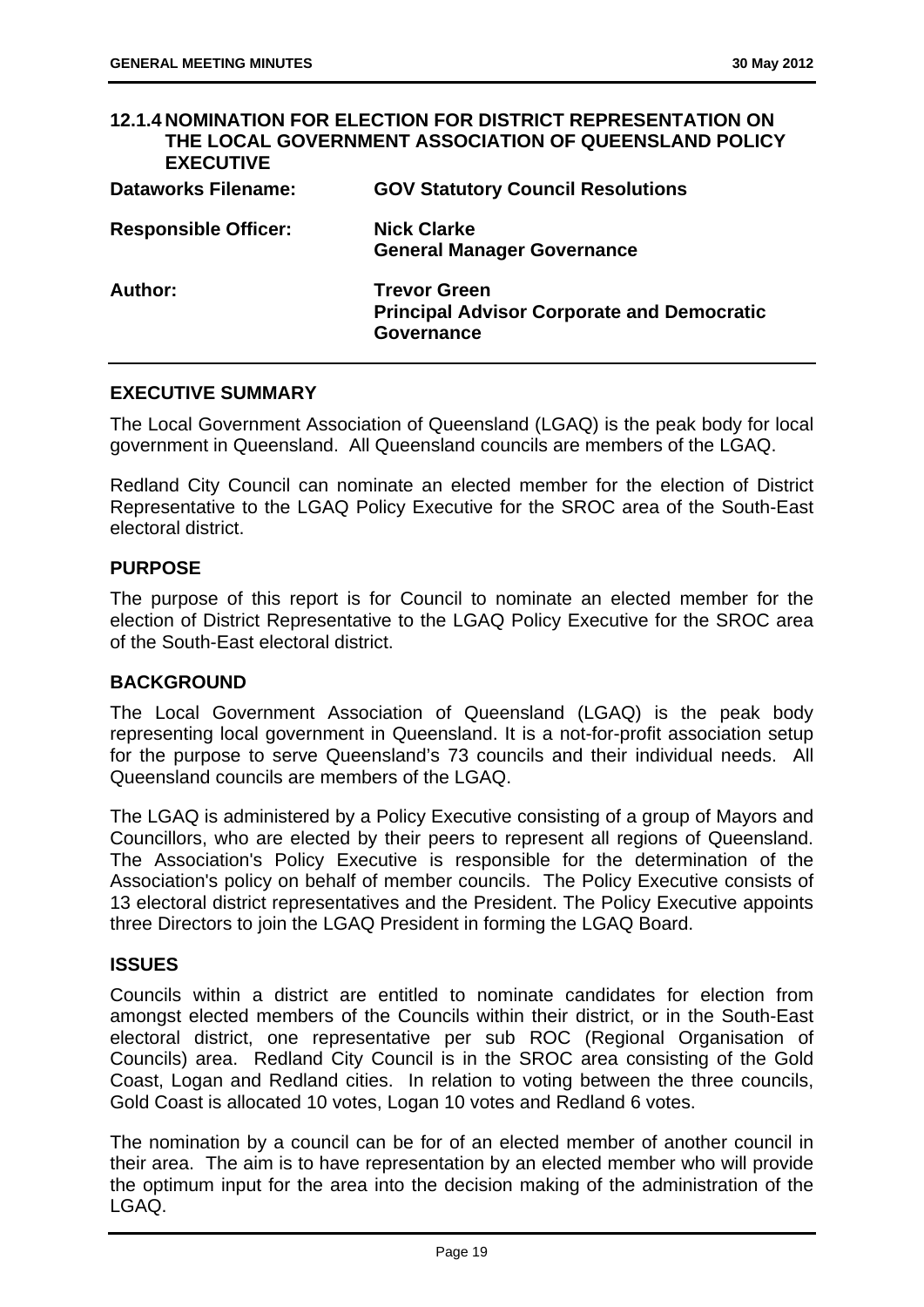Nomination of an elected member from a council must be by resolution of the Council and be received by the LGAQ on the nomination form by 5.00pm, Friday 1 June.

It is recommended that Council nominate a representative from the elected members of Gold Coast, Logan and Redland City Councils, who is considered the most appropriate person to represent the area, for the election of District Representative to the LGAQ Policy Executive for the SROC area of the South-East electoral district.

#### **RELATIONSHIP TO CORPORATE PLAN**

#### **8. Inclusive and ethical governance**

Deep engagement, quality leadership at all levels, transparent and accountable democratic processes and a spirit of partnership between the community and Council will enrich residents' participation in local decision making to achieve the community's Redlands 2030 vision and goals.

#### **FINANCIAL IMPLICATIONS**

There are no financial implications impacting Council as a result of this report.

#### **PLANNING SCHEME IMPLICATIONS**

There are no City Planning & Environment implications associated with this report.

#### **CONSULTATION**

Consultation has occurred with the Local Government Association of Queensland in the preparation of this report.

#### **OPTIONS**

#### **Preferred**

That Council resolve to nominate a representative from the elected members of Gold Coast, Logan and Redland City Councils, who is considered the most appropriate person to represent the area, for the election of District Representative to the LGAQ Policy Executive for the SROC area of the South-East electoral district.

#### **Alternative**

That Council not nominate an elected member from Gold Coast, Logan and Redland City Councils for the election of District Representative to the LGAQ Policy Executive for the SROC area of the South-East electoral district.

#### **OFFICER'S RECOMMENDATION**

That Council resolve to nominate a representative from the elected members of Gold Coast, Logan and Redland City Councils, who is considered the most appropriate person to represent the area, for the election of District Representative to the Local Government Association of Queensland Policy Executive for the SROC area of the South-East electoral district.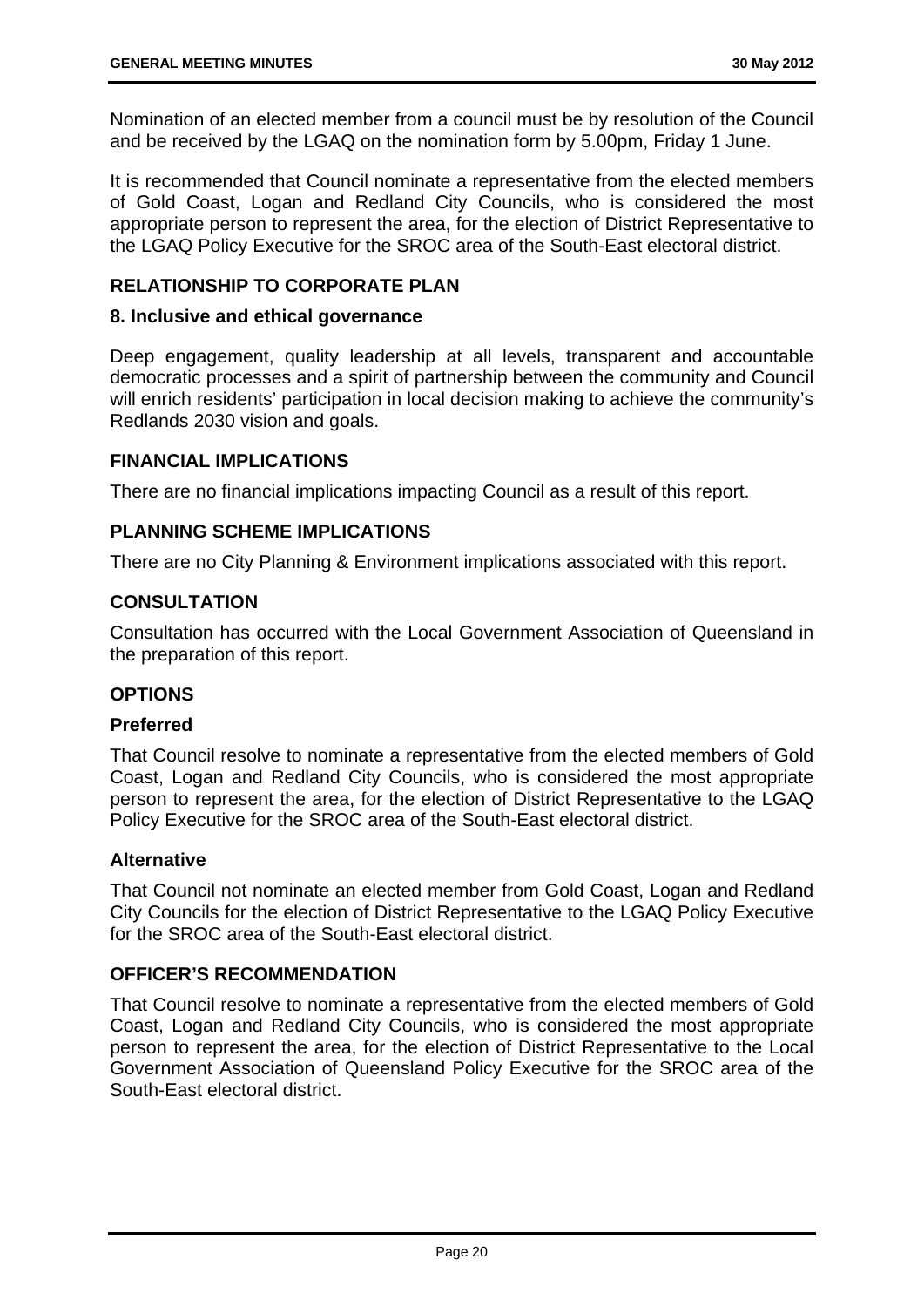#### **COUNCIL RESOLUTION**

| Moved by:    | <b>Cr W Boglary</b> |
|--------------|---------------------|
| Seconded by: | <b>Cr M Edwards</b> |

**That Council resolve not to nominate a Councillor from Redland City Council for election of District Representative to the Local Government Association of Queensland Policy Executive for the SROC area of the South-East electoral district.**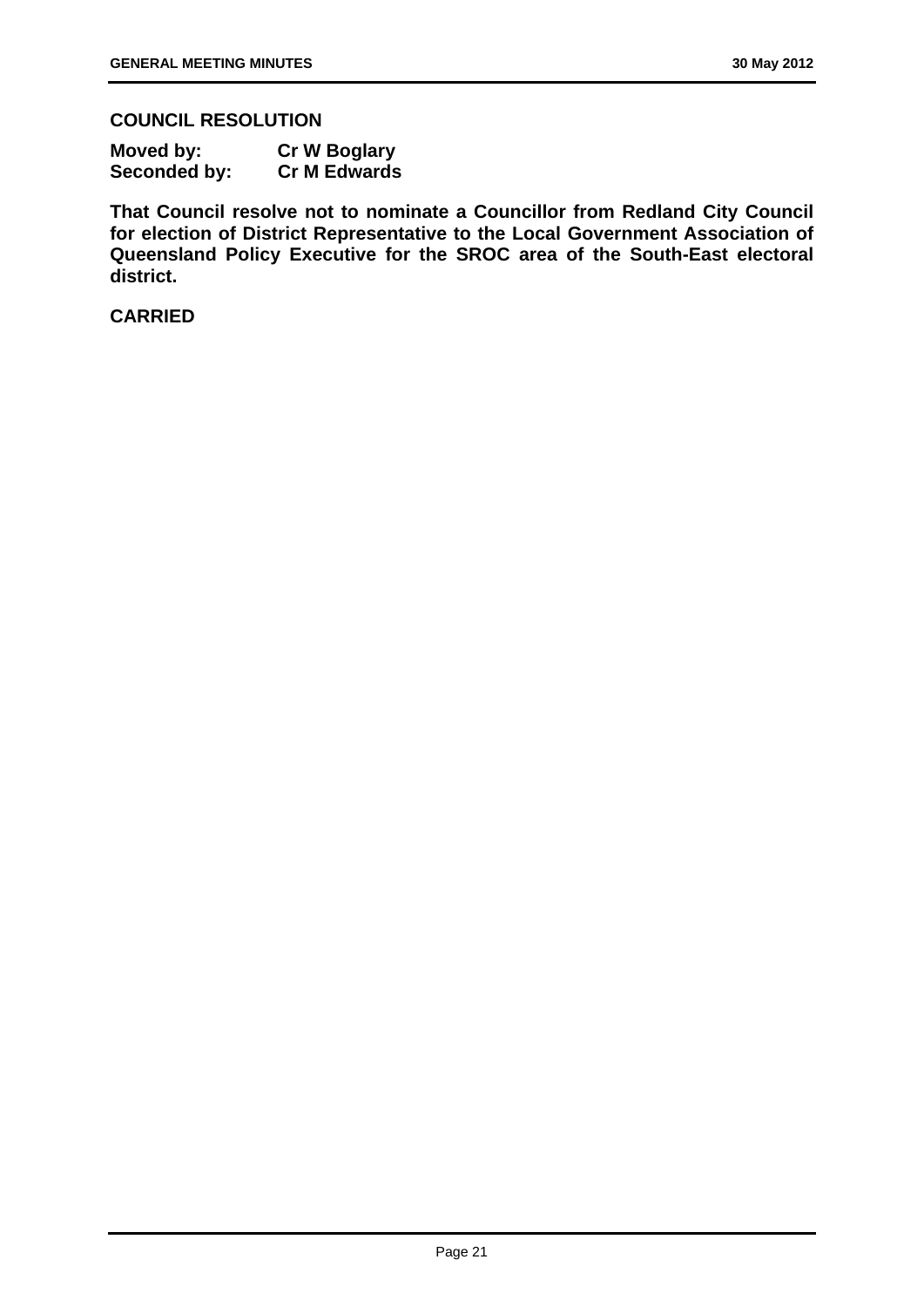| <b>12.2 CORPORATE SERVICES</b>                     |                                                                    |
|----------------------------------------------------|--------------------------------------------------------------------|
| <b>12.2.1 APRIL 2012 MONTHLY FINANCIAL REPORTS</b> |                                                                    |
| <b>Dataworks Filename:</b>                         | <b>FM Monthly Financial Reports to Council</b>                     |
| Attachment:                                        | <b>April 2012 Monthly Financial Report</b>                         |
| <b>Responsible Officer:</b>                        | <b>Martin Drydale</b><br><b>General Manager Corporate Services</b> |
| Author:                                            | Sandra Bridgeman<br><b>Financial Reporting Manager</b>             |

#### **EXECUTIVE SUMMARY**

Section 152(2) of the *Local Government (Finance Plans & Reporting) Regulation 2010* requires the Chief Executive Officer to present the financial report to a monthly meeting.

The financial statements for April 2012 demonstrate that Council exceeded targets set in the 2011-2012 budget for five of the seven Financial Stability Key Financial Performance Indicators. These are:

- ability to pay our bills current ratio;
- ability to repay our debt debt servicing ratio;
- cash balance;
- cash balances cash capacity in months; and
- long term financial stability debt to assets ratio.

The following Financial Stability Ratio Key Financial Performance Indicators are unfavourable and outside of Council's target range:

- level of dependence on general rate revenue; and
- operating performance

With respect to the five measures of sustainability adopted as part of the 2011-2012 budget Council is currently meeting four of the five targets. The measures currently being met are:

- net financial liabilities ratio;
- interest cover ratio;
- asset consumption ratio; and
- operating surplus ratio

Council's system is currently being structured to measure its' asset sustainability ratio.

#### **PURPOSE**

The purpose is to present the April 2012 financial report to Council and explain the content and analysis of the report. Section 152(2) of the *Local Government*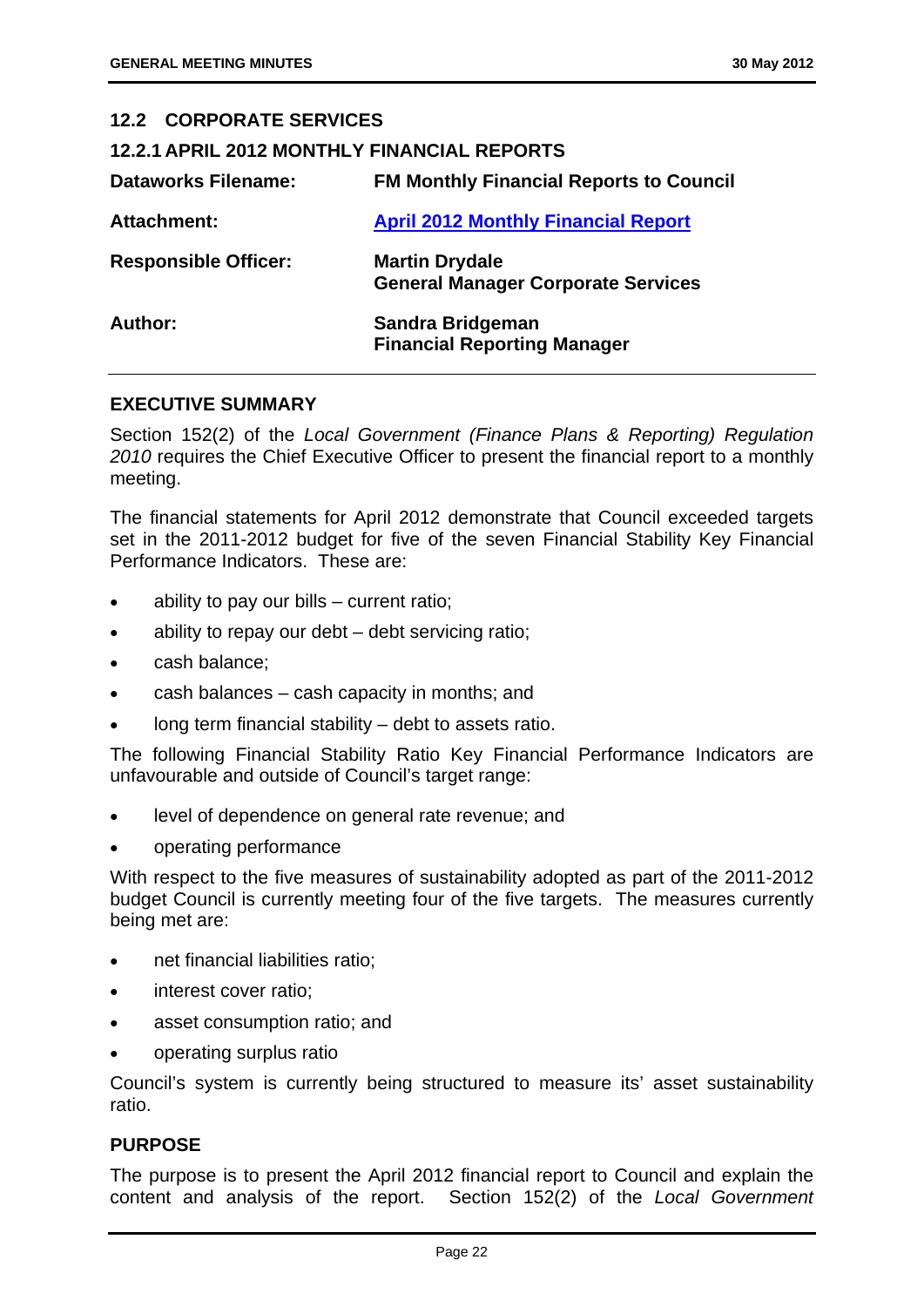*(Finance, Plans & Reporting) Regulation 2010* requires the Chief Executive Officer of a local government to present statements of its accounts to the local government.

#### **BACKGROUND**

The Corporate Plan contains a strategic priority to support the organisation's capacity to deliver services to the community by building a skilled, motivated and continually learning workforce, ensuring assets and finances are well managed, corporate knowledge is captured and used to best advantage, and that services are marketed and communicated effectively.

#### **ISSUES**

Please refer to the attached Monthly Financial Performance Report.

#### **RELATIONSHIP TO CORPORATE PLAN**

#### **8. Inclusive and ethical governance**

Deep engagement, quality leadership at all levels, transparent and accountable democratic processes and a spirit of partnership between the community and Council will enrich residents' participation in local decision making to achieve the community's Redlands 2030 vision and goals

- 8.7 Ensure Council resource allocation is sustainable and delivers on Council and community priorities
- 8.8 Provide clear information to citizens about how rates, fees and charges are set and how Council intends to finance the delivery of the Community Plan and Corporate Plan

#### **FINANCIAL IMPLICATIONS**

Please refer to the attached Monthly Financial Performance Report.

Council has been given confirmation by Queensland Treasury Corporation (QTC) to borrow up to \$13M for 2011/12 financial year. At this stage it is expected that Council will borrow \$5.5M for the Phase 3 – Judy Holt Eastern Batter remediation and associated works. Further borrowing requirements will be determined as part of the Q3 budget review, however Council is not expecting to draw down the full \$13M. Council anticipates that forecast borrowings for the end of 2011/12 will be in the range of \$62M-\$65M instead of the original forecast balance of \$68M.

#### **PLANNING SCHEME IMPLICATIONS**

The City Planning & Environment Group was consulted and it is considered that the outcome of recommendations in this report will not require any amendments to the Redlands Planning Scheme.

#### **CONSULTATION**

Consultation has taken place amongst Council departmental officers, Financial Reporting and Capital Management Team and the Executive Leadership Group.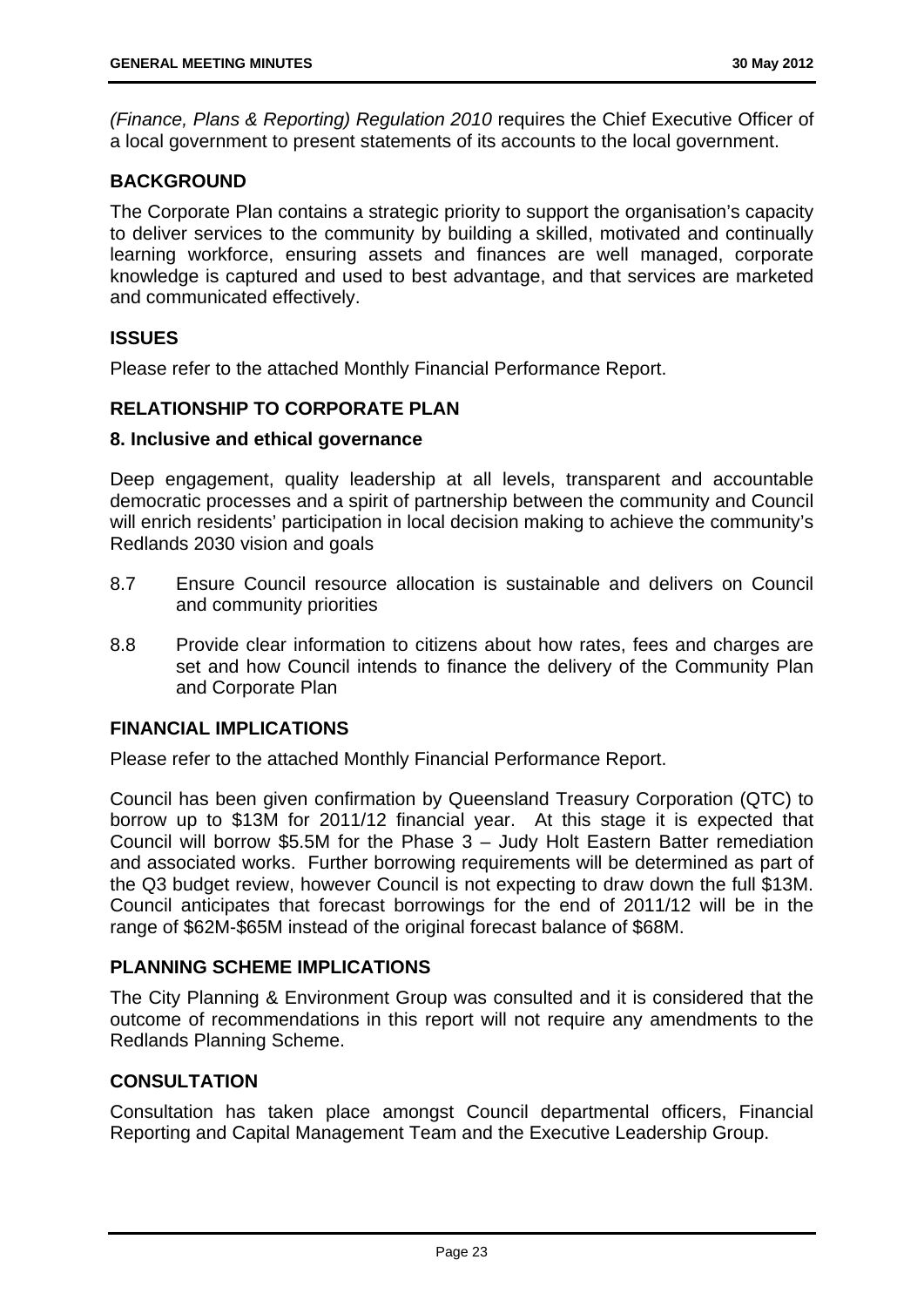#### **OPTIONS**

#### **Preferred**

That Council resolve to note the End of Month Financial Reports for April 2012 and explanations as presented in the Monthly Financial Performance Report.

#### **Alternative**

That Council requests additional information.

#### **OFFICER'S RECOMMENDATION/ COUNCIL RESOLUTION**

**Moved by: Cr M Elliott Seconded by: Cr A Beard** 

**That Council resolve to note the End of Month Financial Reports for April 2012 and explanations as presented in the attached Monthly Financial Performance Report.**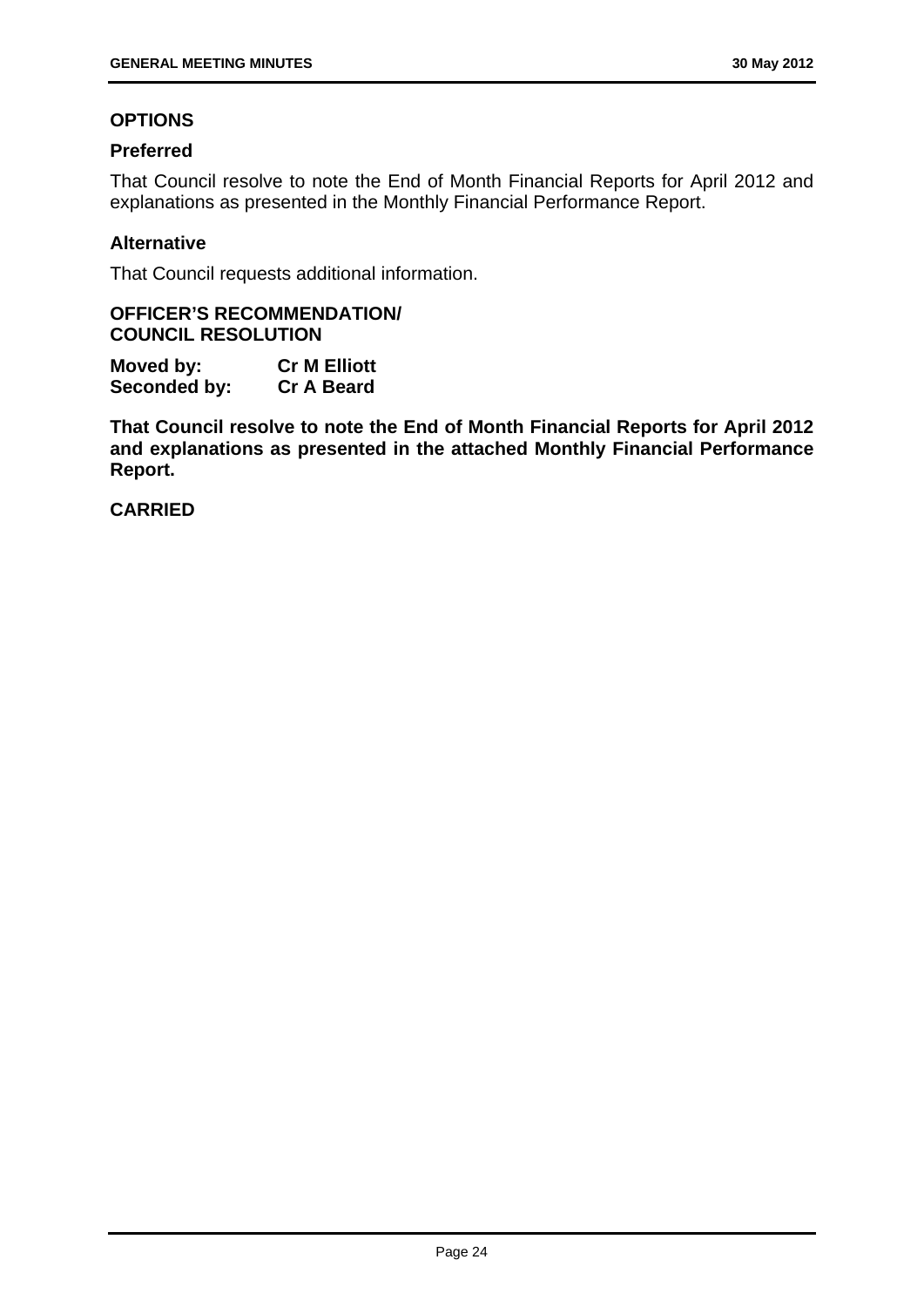| <b>12.2.2 2011/12 QUARTER 3 BUDGET REVIEW</b> |                                                                    |
|-----------------------------------------------|--------------------------------------------------------------------|
| <b>Dataworks Filename:</b>                    | <b>FM Budget Review Committee Reports</b>                          |
| Attachment:                                   | <b>Quarter 3 Budget Return Submissions</b>                         |
| <b>Responsible Officer:</b>                   | <b>Martin Drydale</b><br><b>General Manager Corporate Services</b> |
| <b>Author:</b>                                | Sandra Bridgeman<br><b>Financial Reporting Manager</b>             |

#### **EXECUTIVE SUMMARY**

This report highlights Council's budgeted financial position forecast to 30 June 2012 based upon budget submissions made as part of Councils third quarter budget (Q3) review process at 31 March 2012.

Attached to this report are the following details:

- Revised Key Performance Indicators (KPIs) for 2011-12
- Revised 2011-12 Statement of Cash Flows
- Revised 2011-12 Statement of Financial Position (Balance Sheet)
- Revised 2011-12 Operating Statements, Capital Funding and Other Items
- Summary and Detailed listing of Budget Review Submissions

It is proposed that Council resolve to adopt the revised budget for 2011/12 at Redland City Council (RCC) consolidated level. In addition to this and in accordance with the Local Government Act 2009 (Qld), it is proposed that Council resolve to adopt the Redland Waste financial statements that are presented in the attached documentation.

#### **PURPOSE**

This report and the accompanying attachments addresses known budget expectations, significant forecast variances and proposes budget review submissions for the 2011/12 revised budget.

#### **BACKGROUND**

This report presents a review of the 2011/12 revised budget as at 31 March 2011. As part of Council's financial management framework, comprehensive quarterly budget reviews are undertaken by all departments. The Q3 budget review usually focuses on making any final corrections to adopted budget figures and incorporating any final new or changed programmes or priorities for the financial year.

#### **ISSUES**

This proposed budget review results in the majority of key performance indicators (KPIs) being favourable against their respective targets, however, four ratios remain outside a desired favourable targeted range.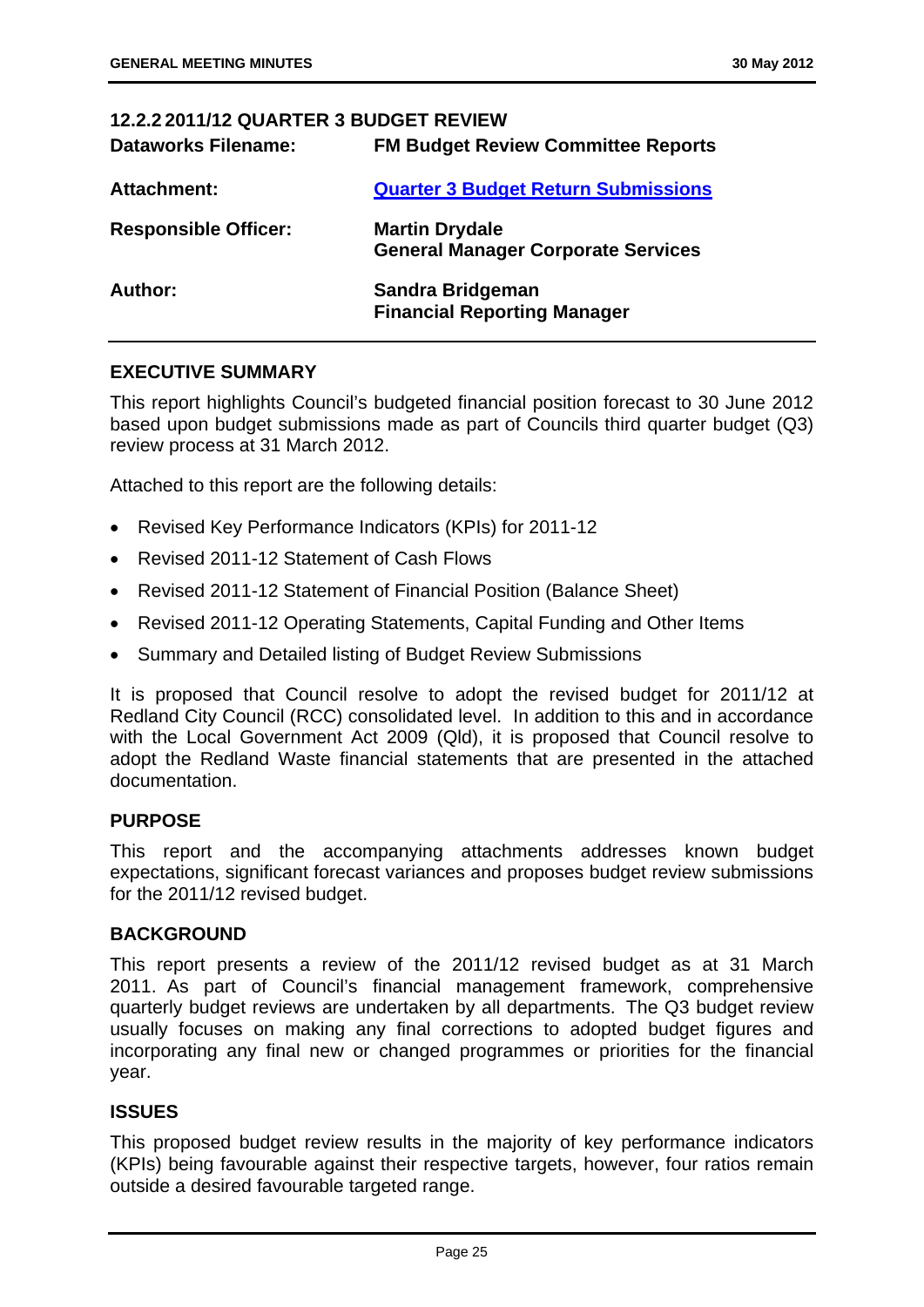The ratios that do not meet their targets are:

- Level of dependence on general rate revenue marginally outside the targeted range of no greater than 45%. Note, under this proposed budget this ratio has improved from the previous revised budgeted position of 47.6% to 47.1%.
- Operating performance KPI currently forecast to be 7.9%, however, this still exceeds original budgeted position of 5.4%.
- Operating surplus ratio currently forecast at -11.67%, however, this exceeds the original budgeted position of -13.44%, thus indicating the savings and efficiencies found throughout the revised budget reviews year to date. Continued financial analysis and forecasting anticipates a move from deficit to surplus in 2013/14; and
- Asset sustainability ratio the ratio illustrates the need to renew assets, however, the targeted range of greater than 90% is not an RCC specific target. This proposed budget review strengthens this ratio by 2.5% and RCC continues to work towards identifying a threshold for this metric that better reflects the needs of the organisation.

Even though this proposed review has the above indicators unfavourable to their respective desired targets, the adoption of the proposed review items into Council's 2011/12 budget will not impact Council's ability to meet its financial obligations as they fall due.

#### **RELATIONSHIP TO CORPORATE PLAN**

#### **9. An efficient and effective organisation**

Council is well respected and seen as an excellent organisation which manages resources in an efficient and effective way

- 9.5 Ensure robust long term financial planning is in place to protect the financial sustainability of Council.
- 9.7 Develop our procurement practices to increase value for money within an effective governance framework.
- 9.8 Work 'smarter' across departments, in multi-disciplinary teams to achieve continuous improvement and effective co-ordination.

#### **FINANCIAL IMPLICATIONS**

This recommendation requires a change to the current year's revised budget and the accompanying attachments outline in detail the individual budget submissions as well as the projected financial statements forecast to 30th June 2012.

This proposed budget review forecasts that Council will increase its cash holding position for year ending 30th June 2012 by \$4.1m. The favourable cash movements primarily influencing this movement include;

- \$1.06m favourable movement in operational costs (\$189k in employee costs and \$871k in materials and services)
- \$2.69m net favourable movement in cash outlay for capital/investment activities for the current year. Included within this overall movement Council is expected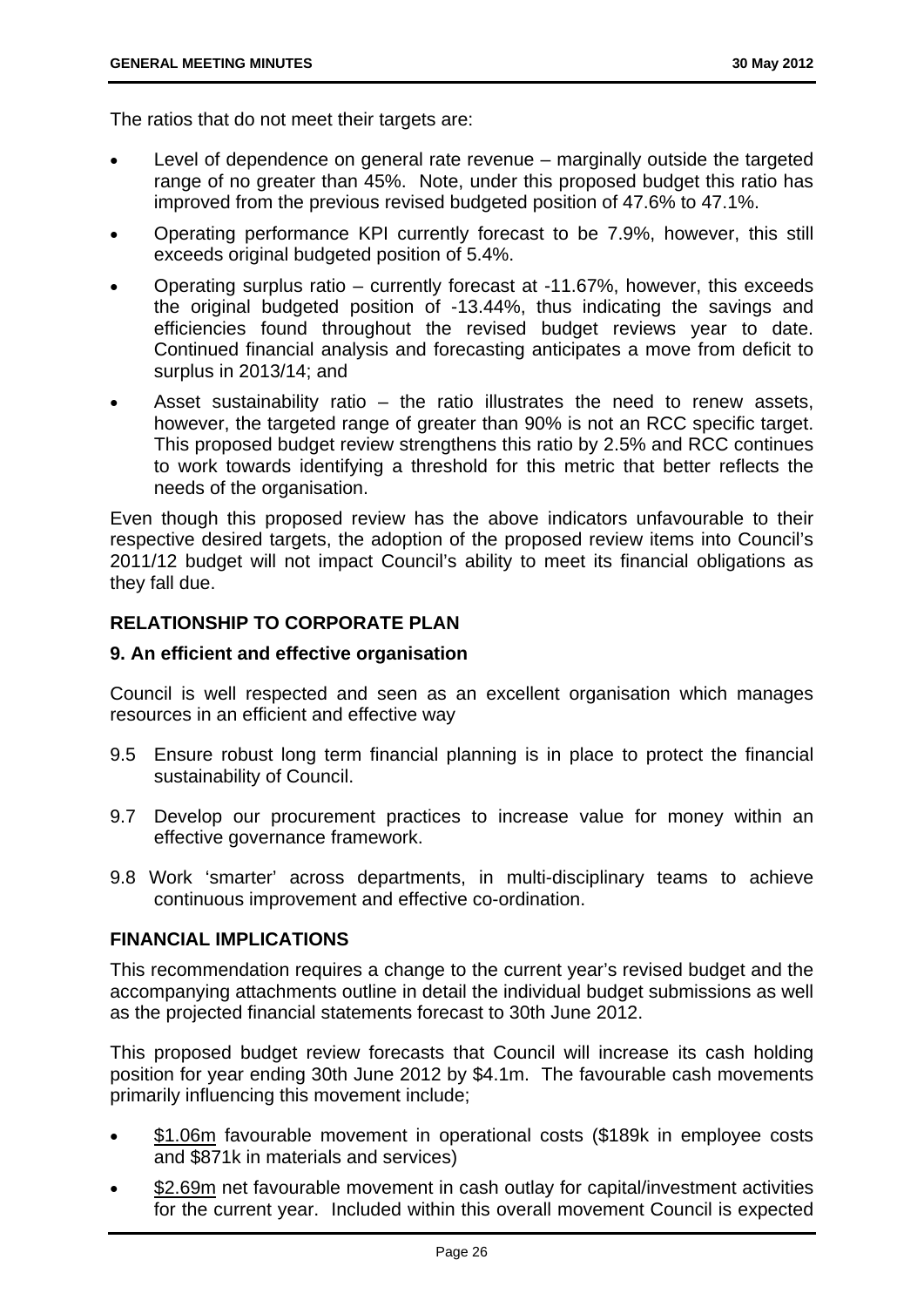to receive \$211k in additional proceeds from sale whilst the proposed capital expenditure for 2011/12 is forecast to decrease by \$3.89m, however, this is offset by accompanying capital funding sources to projects of \$1.41m. A number of projects have been identified within this proposed budget review to be deferred from 2011/12 and these can be identified within the attached reports from page 11 to 34.

#### **CONSULTATION**

Consultation for the preparation of this budget review has occurred amongst relevant officers and management across Council over the period of April to early May 2012. Officers presented the proposed budget review and detailed submissions to ELG on 16th May 2012.

#### **OPTIONS**

#### **Preferred**

That Council resolve to:

- 1. Adopt the Revised Budget for 2011-12 at Redland City Council consolidated level which refers to the following;
	- a) RCC Statement of Cash flows;
	- b) RCC Statement of Financial Position (Balance Sheet) and
	- c) RCC Operating and Capital Funding Statement.
- 2. Meet the requirements of the *Local Government Act 2009* (Qld) and adopt the Redland Waste Operating and Capital Funding Statements.

#### **Alternative**

That Council resolve to not adopt the revised budget for 2011-12.

#### **OFFICER'S RECOMMENDATION/ COUNCIL RESOLUTION**

| Moved by:    | <b>Cr M Elliott</b> |
|--------------|---------------------|
| Seconded by: | <b>Cr A Beard</b>   |

**That Council resolve as follows:** 

- **1. Adopt the Revised Budget for 2011-12 at Redland City Council consolidated level which refers to the following;** 
	- **a) RCC Statement of Cash flows;**
	- **b) RCC Statement of Financial Position (Balance Sheet) and**
	- **c) RCC Operating and Capital Funding Statement.**
- **2. Meet the requirements of the** *Local Government Act 2009* **(Qld) and adopt the Redland Waste Operating and Capital Funding Statements.**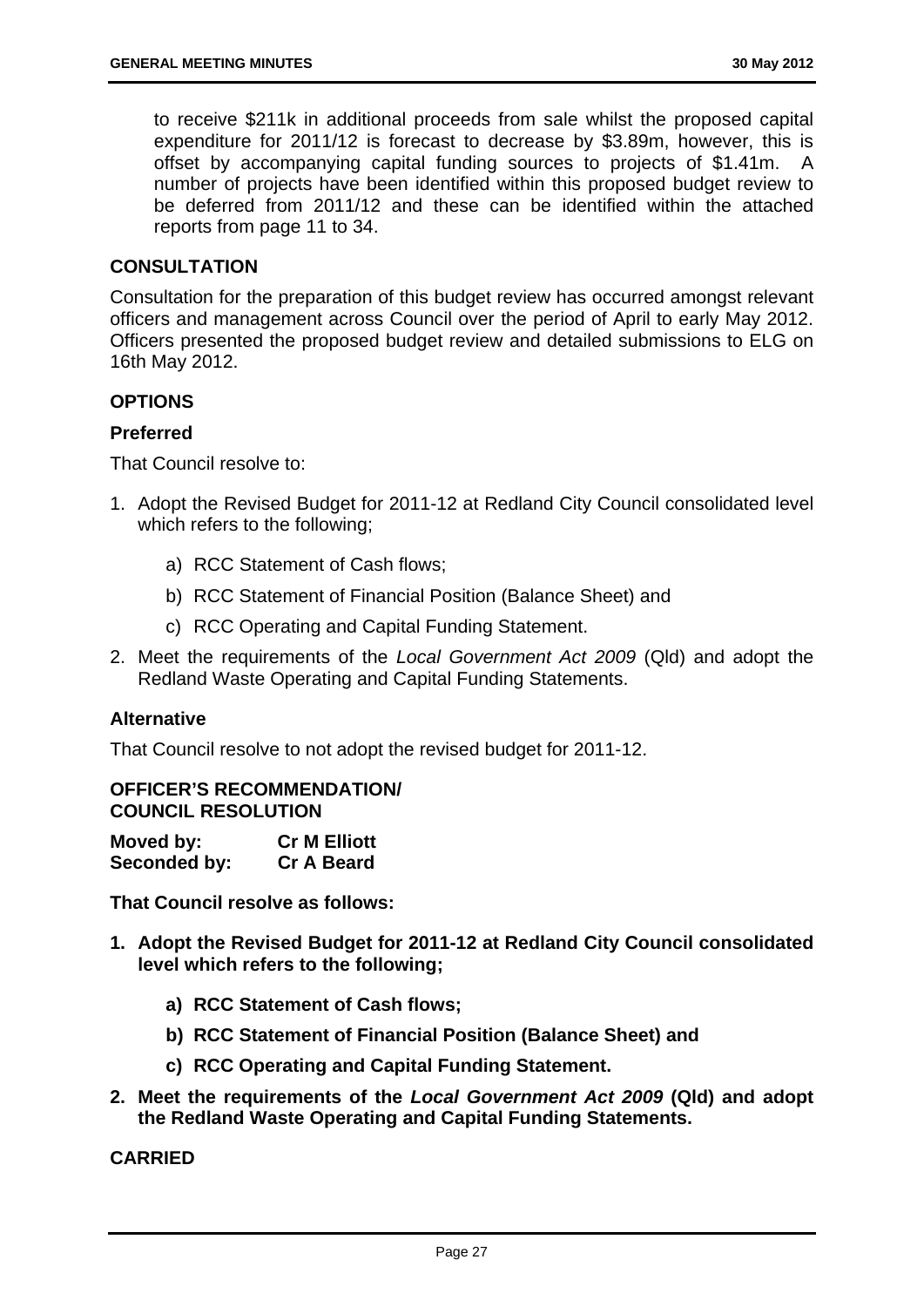| <b>12.2.3 REDLAND WATER POLICIES</b> |                                                                                                                                                                                                                                                                                                                                                                                                                                                                                                                                                                                                       |  |
|--------------------------------------|-------------------------------------------------------------------------------------------------------------------------------------------------------------------------------------------------------------------------------------------------------------------------------------------------------------------------------------------------------------------------------------------------------------------------------------------------------------------------------------------------------------------------------------------------------------------------------------------------------|--|
| <b>Dataworks Filename:</b>           | <b>GOV WRAD - RCC Business Readiness</b><br><b>GOV Administrative/Corporate/Statutory Policy</b><br><b>Documentation</b><br><b>L&amp;E Local Law No 31 - Water Supply</b>                                                                                                                                                                                                                                                                                                                                                                                                                             |  |
| <b>Attachments:</b>                  | <b>POL-3059 Wastewater Main Extensions Request</b><br>from Resident<br><b>POL-0027 Water Charge Remissions for Home</b><br><b>Dialysis Machine Users</b><br>POL-1234 Trade Waste 2012<br><b>POL-2592 Water Charge Remissions for</b><br><b>Concealed Leaks</b><br><b>POL-3027 Application of Wastewater Charges</b><br><b>POL-3028 Application of Water Charges</b><br><b>POL-3054 Water Main Extensions Request from</b><br><b>Resident</b><br><b>POL-3055 Provision of Wastewater House Sewer</b><br><b>Connection</b><br><b>POL-3058 Wastewater Main Extensions for</b><br><b>Commercial Props</b> |  |
| <b>Responsible Officer:</b>          | <b>Martin Drydale</b><br><b>General Manager Corporate Services</b>                                                                                                                                                                                                                                                                                                                                                                                                                                                                                                                                    |  |
| Author:                              | <b>Gary Soutar</b><br>General Manager (Elect), Redland Water                                                                                                                                                                                                                                                                                                                                                                                                                                                                                                                                          |  |

#### **EXECUTIVE SUMMARY**

As a result of the State government's water reform in South-East Queensland (SEQ), a number of Redland City Council's policies were declared obsolete effective midnight on 30 June 2010.

Now that the State government has passed legislation disbanding Allconnex Water and handing control of its water business back to Redland City Council, and to allow Redland Water to commence business on 1 July 2012, a number of Redland Water policies need to be re-adopted by Council.

#### **PURPOSE**

The purpose of this report is to request that Council adopt the following policies:

- POL0027 Water Charge Remissions for Home Dialysis Machine Users
- POL1234 Trade Waste
- POL2592 Water Charge Remissions for Concealed Leaks
- POL3027 Application of Wastewater Charges
- POL3028 Application of Water Charges
- POL3054 Water Main Extensions Request from a Resident
- POL3055 Provision of Wastewater House Connections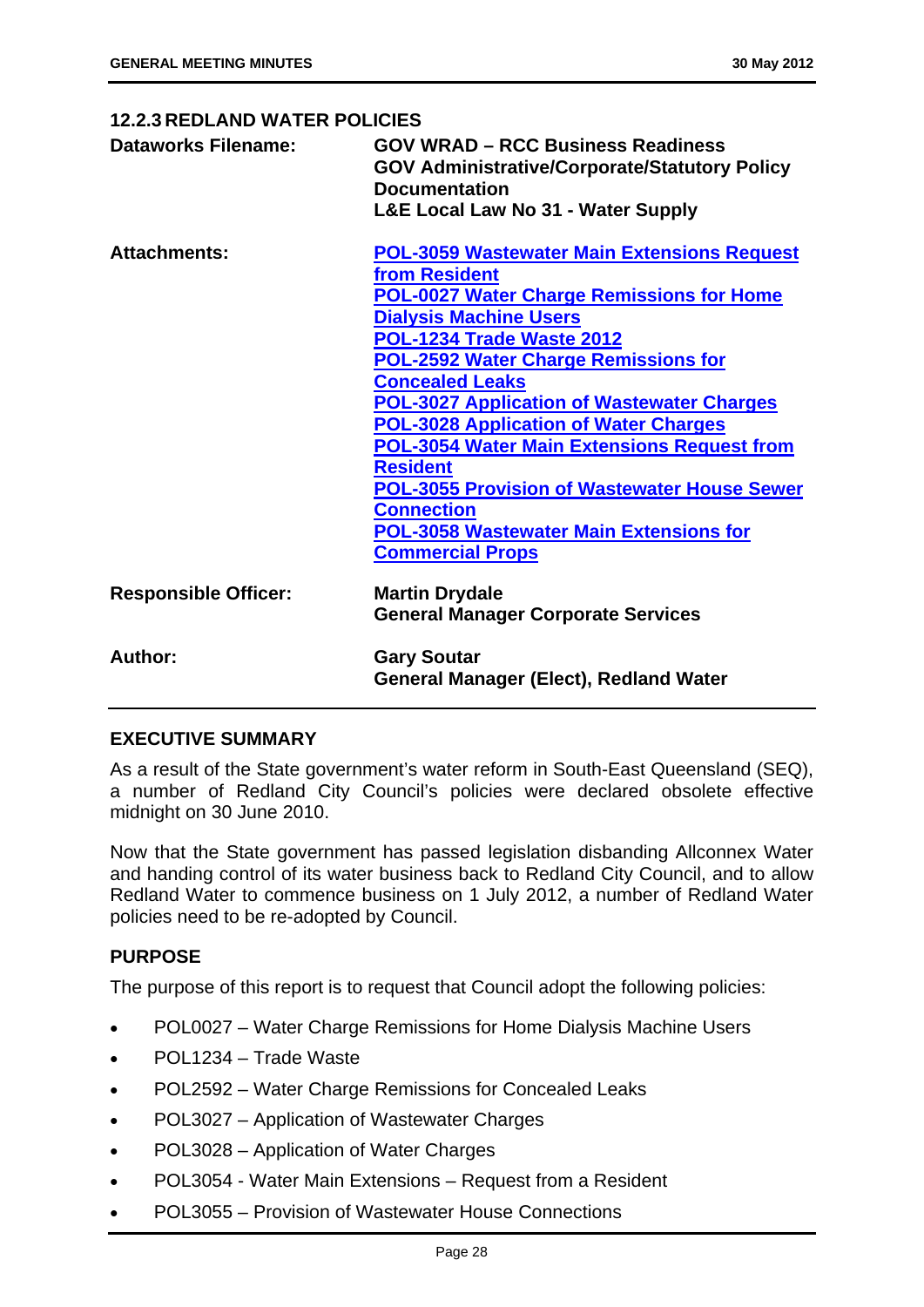- POL3058 Wastewater Main Extensions for Commercial Properties and Multi-Unit Dwellings at Pt Lookout
- POL3059 Wastewater Main Extensions Request from a Resident

#### **BACKGROUND**

With the transition of Redland Water from Allconnex Water to Redland City Council on 1 July 2012, the policies attached to this report will form part of Council's operations as a water service provider. As these policies were declared obsolete at its General Meeting on 30 June 2010, they now need to be re-adopted by Council in order that they can be administered by Redland Water.

#### **ISSUES**

The affected policies are:

- POL0027 Water Charge Remissions for Home Dialysis Machine Users;
- POL1234 trade waste;
- POL2592 water charge remissions for concealed leaks;
- POL3027 application of wastewater charges;
- POL3028 application of water charges;
- POL3054 water main extensions request from a resident;
- POL3055 provision of wastewater house connections:
- POL3058 wastewater main extensions for commercial properties and multiunit dwellings at Pt Lookout;
- POL3059 wastewater main extensions request from a resident.

As part of this process, a review of applicable legislation relevant to each policy was undertaken which constitute the only changes at this time.

Adopting the policies at this time is a first step and priority will be given by Redland Water to review each policy within the first twelve months of operation.

#### **RELATIONSHIP TO CORPORATE PLAN**

#### **5. Wise planning and design**

We will carefully manage population pressures and use land sustainably while advocating and taking steps to determine limits of growth and carrying capacity on a local and national basis, recognising environmental sensitivities and the distinctive character, heritage and atmosphere of local communities. A well planned network of urban, rural and bushland areas and responsive infrastructure and transport systems will support strong healthy communities.

5.12 Plan, provide and advocate for essential physical and social infrastructure that supports community well-being and manage council's existing infrastructure assets to ensure current service standards are maintained or improved.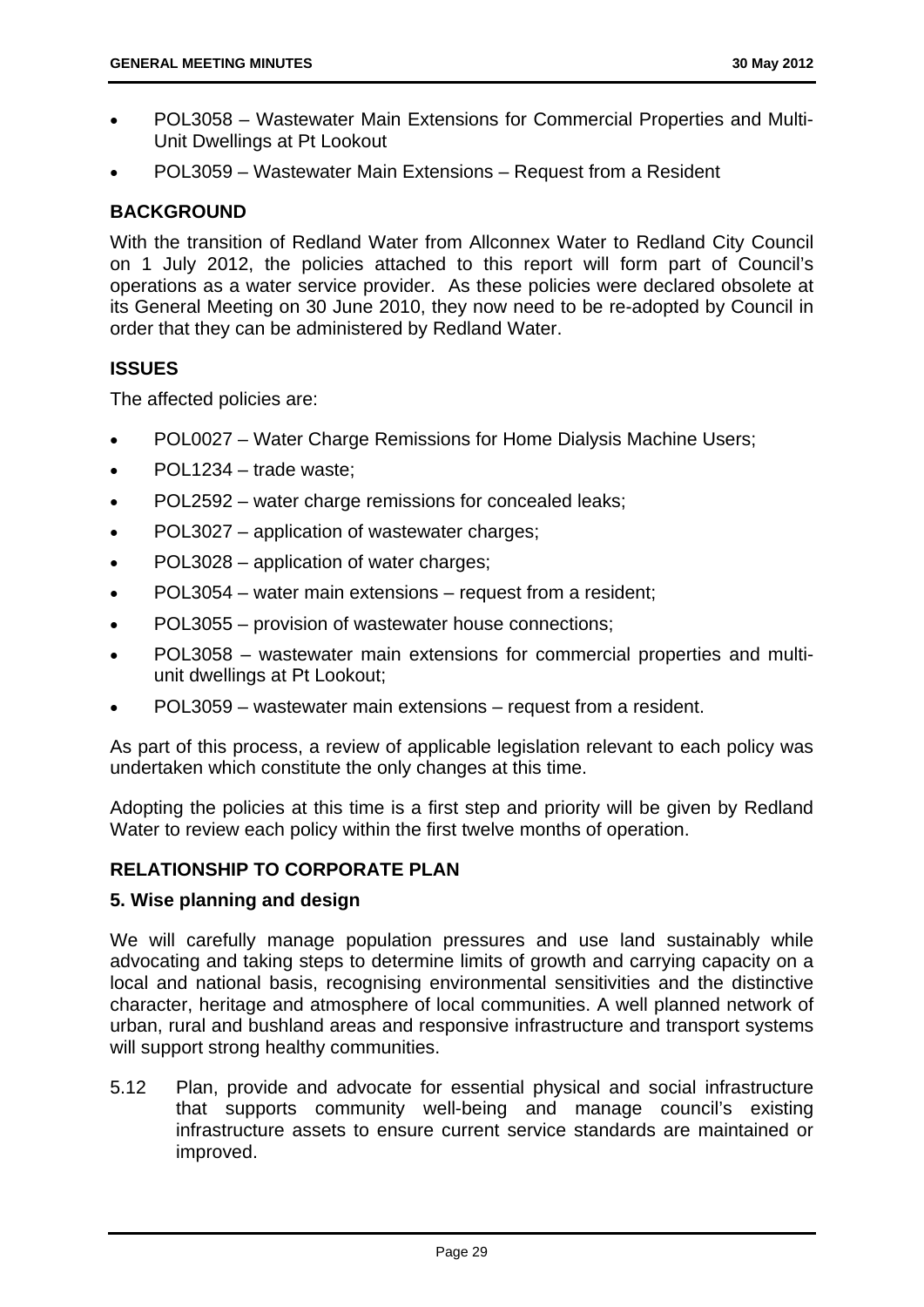#### **FINANCIAL IMPLICATIONS**

- If Council does not adopt POL3027 wastewater services application of charges and POL3028 – water services – application of charges, there will be no head of power to make any utility charges; and
- If Council does not adopt POL0027 water charge remissions for home dialysis machine users and POL2592 – water charge remissions for concealed leaks, Council will not be able to provide concessions.

The adoption of these policies will result in no additional costs to Redland Water or concessions to customers than are currently being incurred or provided.

#### **CONSULTATION**

Consultation has taken place with:

- Chief Executive Officer Redland City Council;
- General Manager, Corporate Services, Redland City Council
- Water Programme Manager;
- General Manager (Elect), Redland Water;
- Group Manager Customer & Retail Services (Elect), Redland Water;
- Group Manager Distribution & Treatment Services (Elect), Redland Water
- PA to General Manager (Elect), Redland Water

#### **OFFICER'S RECOMMENDATION/ COUNCIL RESOLUTION**

**Moved by: Cr M Elliott Seconded by: Cr P Gleeson** 

**That Council resolve as follows:** 

- **1. To adopt the following polices effective 1 July 2012;** 
	- **a) POL0027 water charge remissions for home dialysis machine users;**
	- **b) POL1234 trade waste;**
	- **c) POL2592 water charge remissions for concealed leaks;**
	- **d) POL3027 application of wastewater charges;**
	- **e) POL3028 application of water charges;**
	- **f) POL3054 water main extensions request from resident;**
	- **g) POL3055 provision of wastewater house connections;**
	- **h) POL3058 sewer main extensions for commercial properties and multiunit dwellings at Pt Lookout;**
	- **i) POL3059 sewer main extensions request from a resident; and**
- **2. That Redland Water review these policies by 30 June 2013.**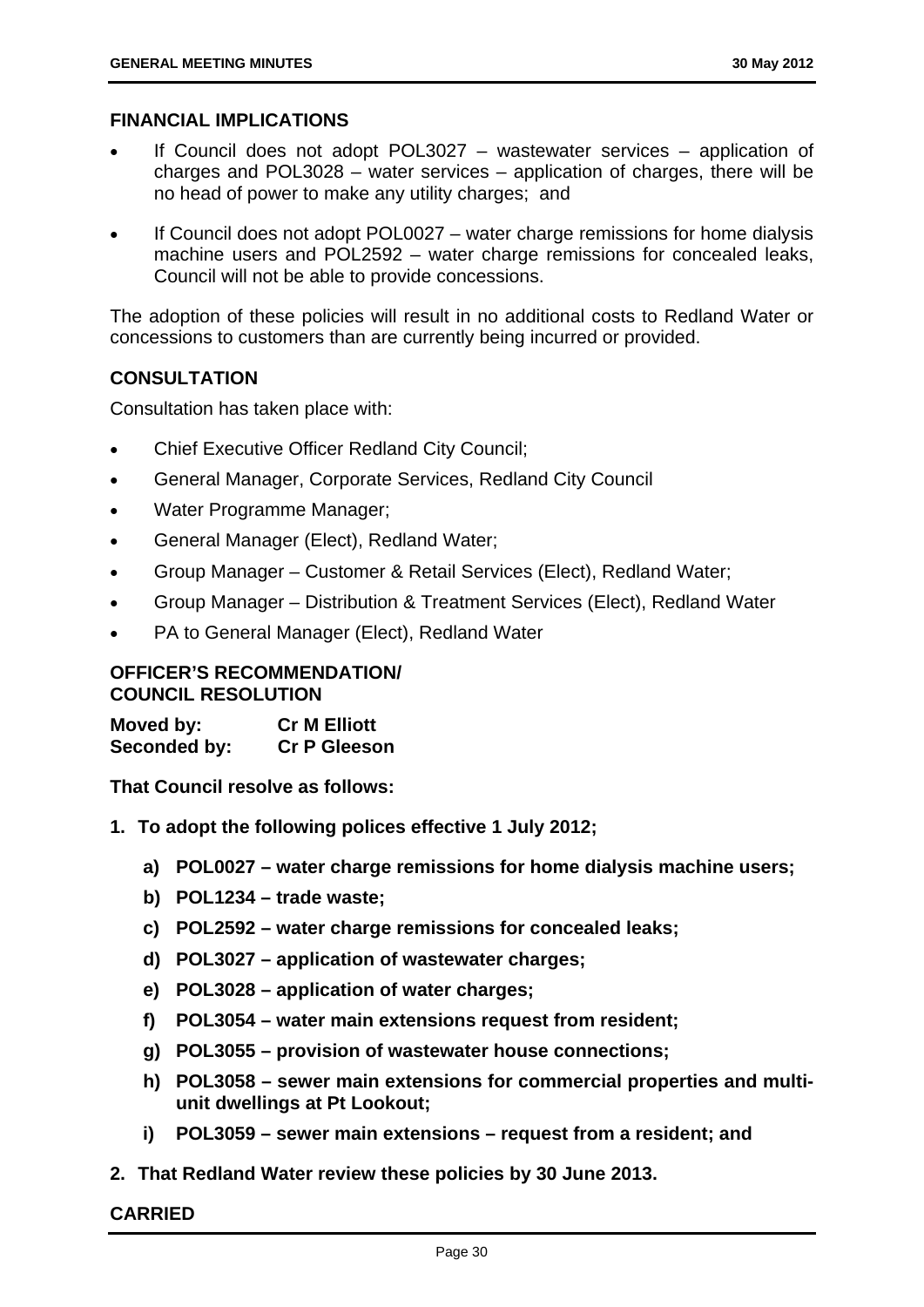#### **13 NOTICE OF MOTION**

#### **13.1 NOTICE OF MOTION – CR OGILVIE (DIVISION 2)**

#### **13.1.1 FORMER CSIRO PROPERTY TOONDAH HARBOUR**

In accordance with notice given on 22 May 2012, Cr Ogilvie moved as follows:

#### **COUNCIL RESOLUTION**

| Moved by:    | <b>Cr C Ogilvie</b> |
|--------------|---------------------|
| Seconded by: | <b>Cr W Boglary</b> |

**That Council resolve as follows:** 

- **1. That Council officers be asked to bring a report to Council to advise on actions taken, and provide advice on further options, regarding the short-tomedium term utilisation of the newly purchased (former CSIRO) property at Toondah Harbour;**
- **2. That the report consider the following uses:** 
	- **a) Commercial letting of office space;**
	- **b) A business incubator;**
	- **c) Community group office space and meeting rooms;**
	- **d) Commercial letting to an aquaculture venture; and**
	- **e) Commercial letting to the UQ Moreton Bay Marine Research Station for research purposes.**
- **3. That the report be made available prior to the 1st Qtr budget review of the 12/13 FY so that any possible budget implications might also be considered in a timely fashion.**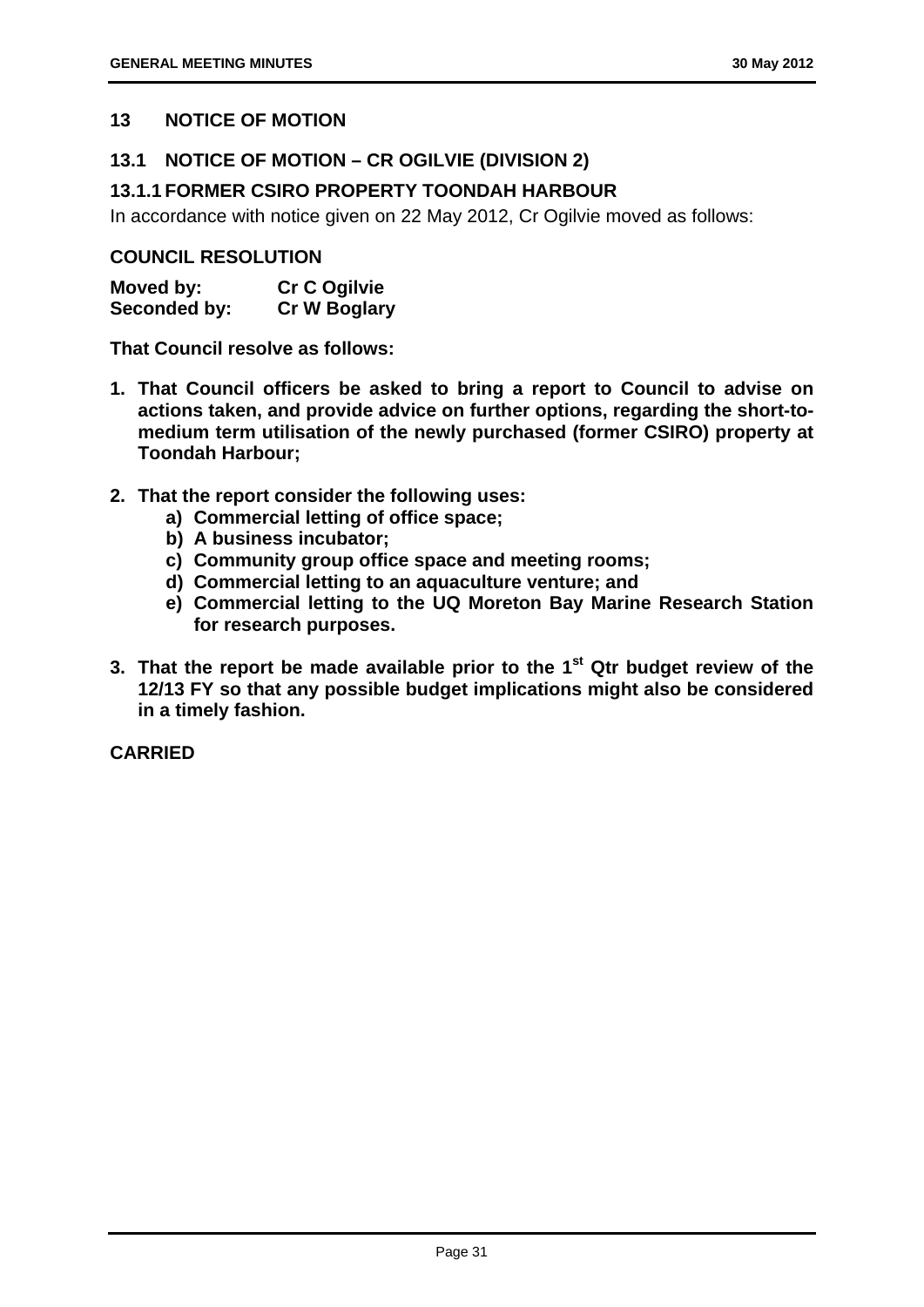| 14      | <b>CORPORATE SERVICES</b>      |                                                                       |
|---------|--------------------------------|-----------------------------------------------------------------------|
|         | <b>CHIEF EXECUTIVE OFFICER</b> | <b>14.1.1 REQUEST FOR COUNCIL TO AWARD DELEGATED AUTHORITY TO THE</b> |
|         | <b>Dataworks Filename:</b>     | <b>CP Maintenance - Council Buildings</b><br>T-1562-11/12-RCC         |
|         | <b>Responsible Officer:</b>    | <b>Jillian Jones</b><br><b>Facilities Services Manager</b>            |
| Author: |                                | <b>Gail Widrose</b><br><b>Manager Procurement Operations</b>          |

#### **EXECUTIVE SUMMARY**

A confidential report from General Manager Corporate Services was moved in open session.

#### **OFFICER'S RECOMMENDATION/ COUNCIL RESOLUTION**

| Moved by:    | <b>Cr M Elliot</b>  |
|--------------|---------------------|
| Seconded by: | <b>Cr P Gleeson</b> |

**That Council resolve as follows:** 

- **1. To delegate authority to the Chief Executive Officer, under section 257 (1)(b) of the** *Local Government Act 2009* **to:** 
	- **a) Award the contract(s) under delegation to the successful contractor/s;**
	- **b) Make, vary and discharge the contract in accordance with the agreed contract terms for any changes; and**
	- **c) Sign all relevant documentation.**
- **2. That the report remains confidential.**